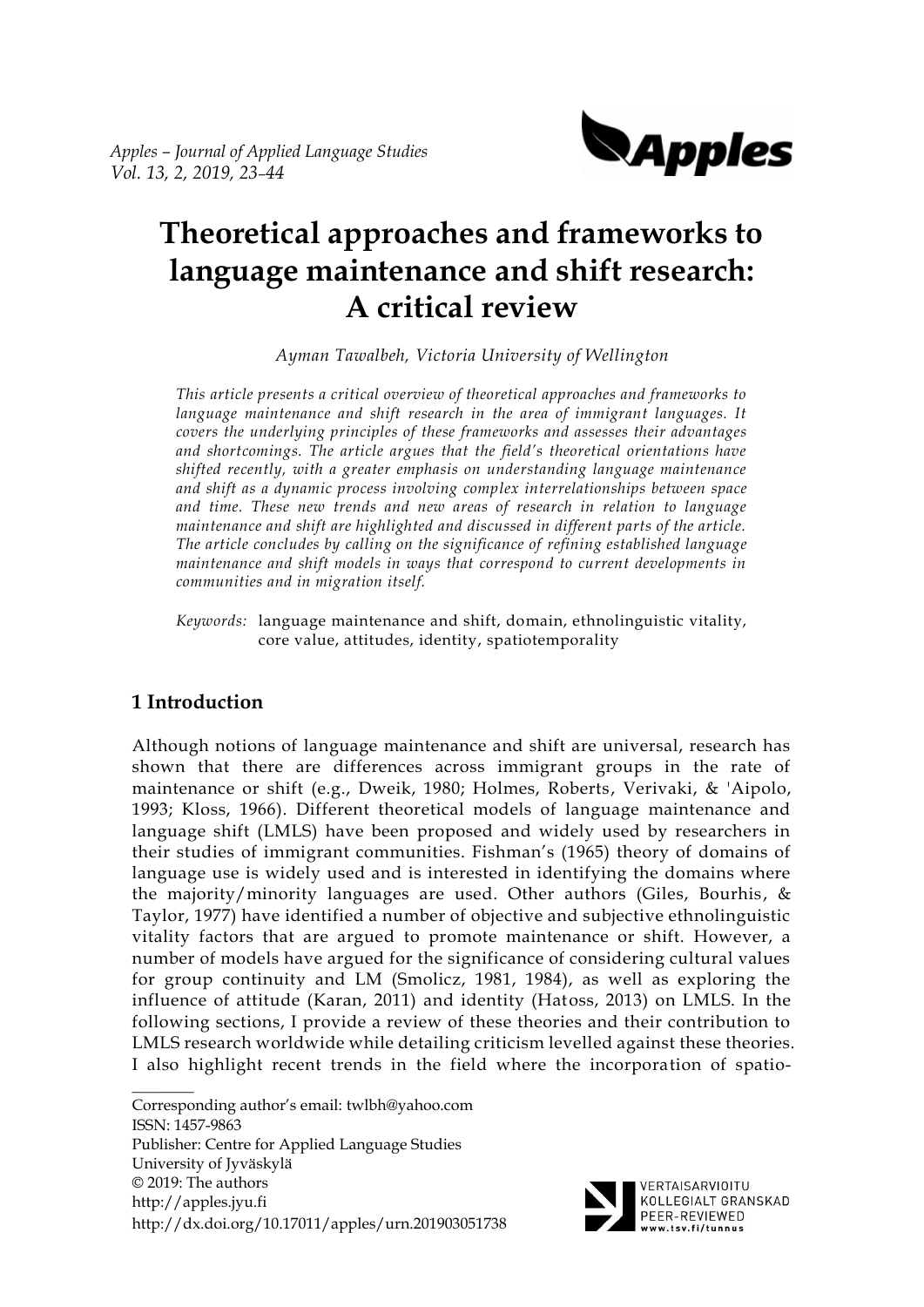temporal dimensions (e.g., pre migration attitudes and experiences) is becoming central to the investigation of language maintenance.

#### **2 Theoretical approaches and frameworks to LMLS**

#### *2.1 Sociology of language*

The sociology of language approach was introduced by Fishman (1964, 1965, 1972b), who posits that an overall picture of LMLS can be obtained by investigating the domains of language use. A domain is defined as:

[A] socio-cultural construct abstracted from topics of communication, relationships between communicators, and locales of communication, in accord with the institutions of a society and the spheres of activity of a culture, in such a way that *individual behaviour and social patterns can be distinguished from each other and yet related to each other.* (Fishman, 2000, p. 94)

This definition recognises that language choices are influenced by a number of variables that contribute to domain analysis (see Dorian, 1981; Ervin-Tripp, 1968; Fishman, 1964, 2000; Gal, 1979; Holmes, 2001). Research has shown that setting, interlocutor and topic have the most influence on language choices. For example, individuals may associate certain languages with particular topics. Blom and Gumperz (1972) found that in Hemnesberget, a Norwegian fishing village, Ranamal, the local dialect, was used by a group of young educated people when discussing local activities. When they talked about nonlocal and national activities, they marked this change by switching to Bokmal, the standard language.

Within this paradigm, scholars are interested in identifying the domains where immigrant/minority languages are frequently used, and "the different ways in which the process of language maintenance occurs in the various migrant communities" (Rubino, 2010, p. 4). A reduction in the domains of minority language use and the discontinuity of intergenerational language transmission are indicators that speakers are shifting to the dominant language (Fishman, 1991; Holmes, 2001; Pauwels, 2004; Potowski, 2013). According to Fishman (1972a, 2000, p. 101), bilingualism can stabilise if there is a domain separation where "each language is associated with a number of important but distinct domains".

Major contributions of domain analysis include its help in identifying domains that seem more resistant to shift (e.g., the family domain) (see Fishman, 2000) and describing any intergenerational differences in language choices in different domains (Rubino, 2010).

Most LMLS efforts are based on domain-analysis, where predominately quantitative information is gathered on "who speaks what language, when and where" (Starks, 2005, p. 243). While the usefulness of quantitative data in identifying general language patterns in a community at the macro level cannot be denied (see Holmes, 1997; Rubino, 2010), quantitative analysis of language use patterns using survey methods or censuses raises a number of concerns. First, much of this research focuses on the macro-level without looking at the dynamics of LMLS "occurring at the micro-level where language is used and negotiated" (Revis, 2015, p. 23). For example, Holmes (1997) raises concern about relying mainly on survey methods which may negatively impact the future health of the minority language. She writes: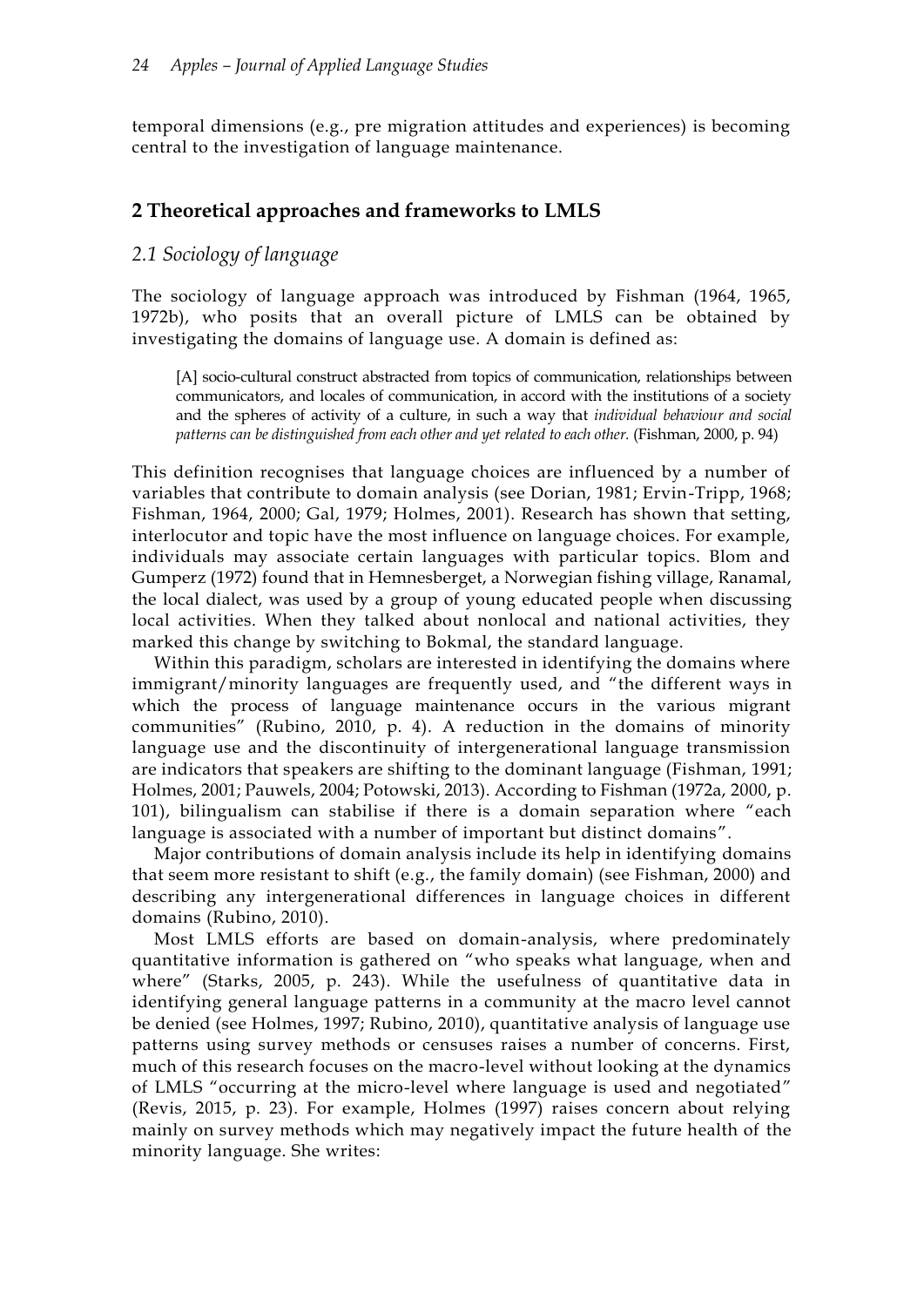Because survey methods focus on general trends and conceal data, a predominance of survey research may unwittingly hasten the demise of community languages. By reporting the overall direction of change, and confirming the apparent inevitability of the displacement of community languages, we may unintentionally reinforce and hasten the rate of language shift. (Holmes, 1997, p. 33)

Another concern raised by a number of scholars (e.g., Holmes, 1997; Pauwels, 2004) is surveys' reliance on self-reported data. For example, people may overestimate or underestimate their language abilities or practices. In addition, their language attitudes may not necessarily impact their language practices (Garrett, 2010). Indeed, the interrelationship between aspects of attitude (i.e., cognitive, affective, conative) does not necessarily go hand in hand (cf. Fasold, 1984, p. 184; see also Kristiansen, Garrett, & Coupland, 2005, for a discussion of the correspondence between overt/covert attitudes and language change). Shameem (1998) investigated LM among Wellington Indo-Fijians using language tests to assess the participants' actual language aptitude and validate their self-reported language proficiency. She found that the respondents often reported their oral Fiji Hindi ability at a higher level than their judged level of performance.

A review of recent LMLS research shows that research methods which grasp the complexities of language use in micro-level interactions and the multifaceted relationship between language and identity, and which complement macro level analysis, are drawing attention. Kim and Starks (2010) and Revis (2015) have shown how analysing interactional recoded data in the home domain provides deeper understanding of the dynamics underlying LMLS and illustrates the range of factors influencing parents' decisions in maintaining an ethnic language. Indeed, an increasing number of studies are using more innovative methods which might yield more 'thick' descriptions of language use patterns and provide deeper explanations of the factors influencing LMLS. Methods such as collecting narratives (Barkhuizen, 2013; Kim & Starks, 2005), participant observation (Lee, 2013), and conducting in-depth interviews (Al-Sahafi, 2010) have been used recently in LMLS research.

Domain analysis approach has been criticised for its theoretical and methodological applications and scope. A major criticism levelled against domain analysis is a terminological one with implications for LMLS research. Hatoss (2013) argues that the concept of 'domain' does not capture the dynamics of language use in our globalised world, where "localities are interconnected on multiple levels" (p. 127) and language use "is changing by the minute as different interactants enter and enact different identities" (p. 128). Hatoss clarifies that, for instance, the private domain of the family home might become somewhat transnational when family members communicate with their relatives through the Internet. The author suggests that the concept of spaces/scales allows for a more dynamic analysis and understanding of language use than the traditional concept of domains (spaces and scales are discussed in detail in section 2.7).

In terms of the application of domain-based analysis, recent research has argued the need to include domains that have been ignored by traditional research but reflect the complexity of our modern societies (see Hatoss, 2013; Kuiper, 2005; Rubino, 2010). Domains such as media, sports and immigrants' clubs/restaurants/churches are attracting some research interest (see Aipolo & Holmes, 1990; De Fina, 2007; Hatoss, 2013; Kuiper, 2005; Verivaki, 1990; Wu, 1995). For instance, as early as the 1990s, Aipolo and Holmes (1990) highlight the importance of contact with co-ethnic work colleagues in Tongan maintenance.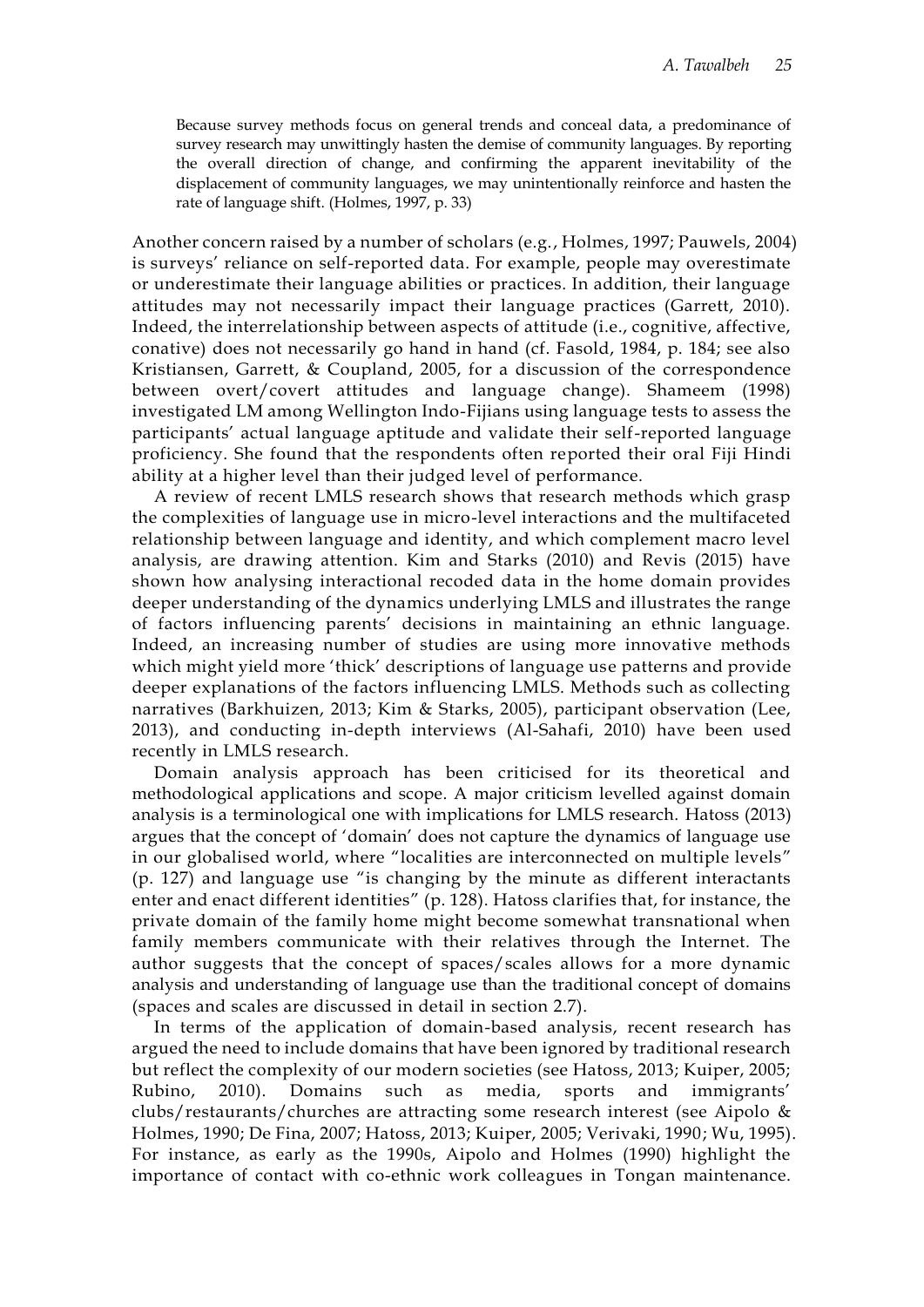While exploring the relationship between code-switching and identity construction in an Italian male card playing club, De Fina (2007) found that the participants frequently used Italian terms for Italian dishes and expressions related to the game to index their 'Italianness'. Similarly, in his study of the Christchurch Dutch community, Kuiper (2005) showed how the analysis of 'sanctuary domains' (i.e. domains which typically act as locations for cultural and linguistic continuity, such as churches and clubs) can identify an ethnic group's attitudes towards LM and the members' identity perception.

An important area that is still under-researched in traditional domain-based analysis is media language use and its impact on LM (Hatoss, 2013; Jamai, 2008; Rubino, 2010). Visual media such as television programs and videos can be used to promote the ethnic language at home (e.g. among Arabic-speaking immigrants in Britain (Othman, 2006) and Australia (Clyne & Kipp, 1999)) and keep immigrants informed of recent developments in their home country (e.g. among Moroccans in Britain (Jamai, 2008), Arab Americans (Rizkallah and Razzouk, 2006) and Somalis in Australia (Clyne & Kipp, 1999). Furthermore, the widespread use of Internet communications and social media applications (e.g. Facebook, Viber) has created a 'borderless world' (Ohmae, 1991) in which immigrants feel close to their countries of origin and other immigrants in the diaspora. This has forced "sociolinguistics to unthink its classic distinctions […] and to rethink itself as a sociolinguistics of mobile resources, framed in terms of trans-contextual networks, flows and movements" (Blommaert, 2010, p. 1). Thus, these translocal spaces/networks need to be investigated to determine their impact on immigrants' language use and maintenance (e.g., De Klerk & Barkhuizen, 2005; Hatoss, 2013). Hatoss's (2013) work appears to be very influential in this regard. She investigated how the Internet diaspora—what she terms 'cyberspora'—allows Australian Sudanese refugees to connect with other Sudanese communities to maintain their culture and language. Hatoss provides a number of examples, including the Agola Kapuk association, which connects Sudanese people across the globe us ing their mother tongue (i.e. Acholi). All of this suggests that assessing the contribution of media to LM in various immigrant communities is worthwhile.

## *2.2 Ethnolinguistic vitality*

The 'ethnolinguistic vitality model' was outlined by Giles et al. (1977) who argue for the importance of considering socio-structural factors in influencing the vitality of an ethnolinguistic group in a contact situation. Vitality is defined as "that which makes a group likely to behave as a distinctive and active collective entity in inter-group situations" (Giles et al., 1977, p. 308). They posit that demographic, institutional support and status factors are three objective variables that make up the ethnolinguistic group's vitality. The model is useful in providing insights into the variables and mechanisms involved in the maintenance and shift of a minority language in a language-contact setting (Yagmur & Ehala, 2011, p. 103).

A number of studies have been carried out in line with the assumptions of the objective vitality theory (e.g. Mirvahedi, 2014; Wang and Chong, 2011; Yagmur, 2004; Yagmur and Akinci, 2003). As far as demographic factors are concerned, it has been shown that groups who are numerically strong and highly concentrated in certain areas are more likely to maintain their language than those who are numerically weak and non-adjoining (see Al-Khatib & Alzoubi, 2009; Kipp & Clyne, 2003; Kloss, 1966; Othman, 2006; Pütz, 1991). Strength in number "can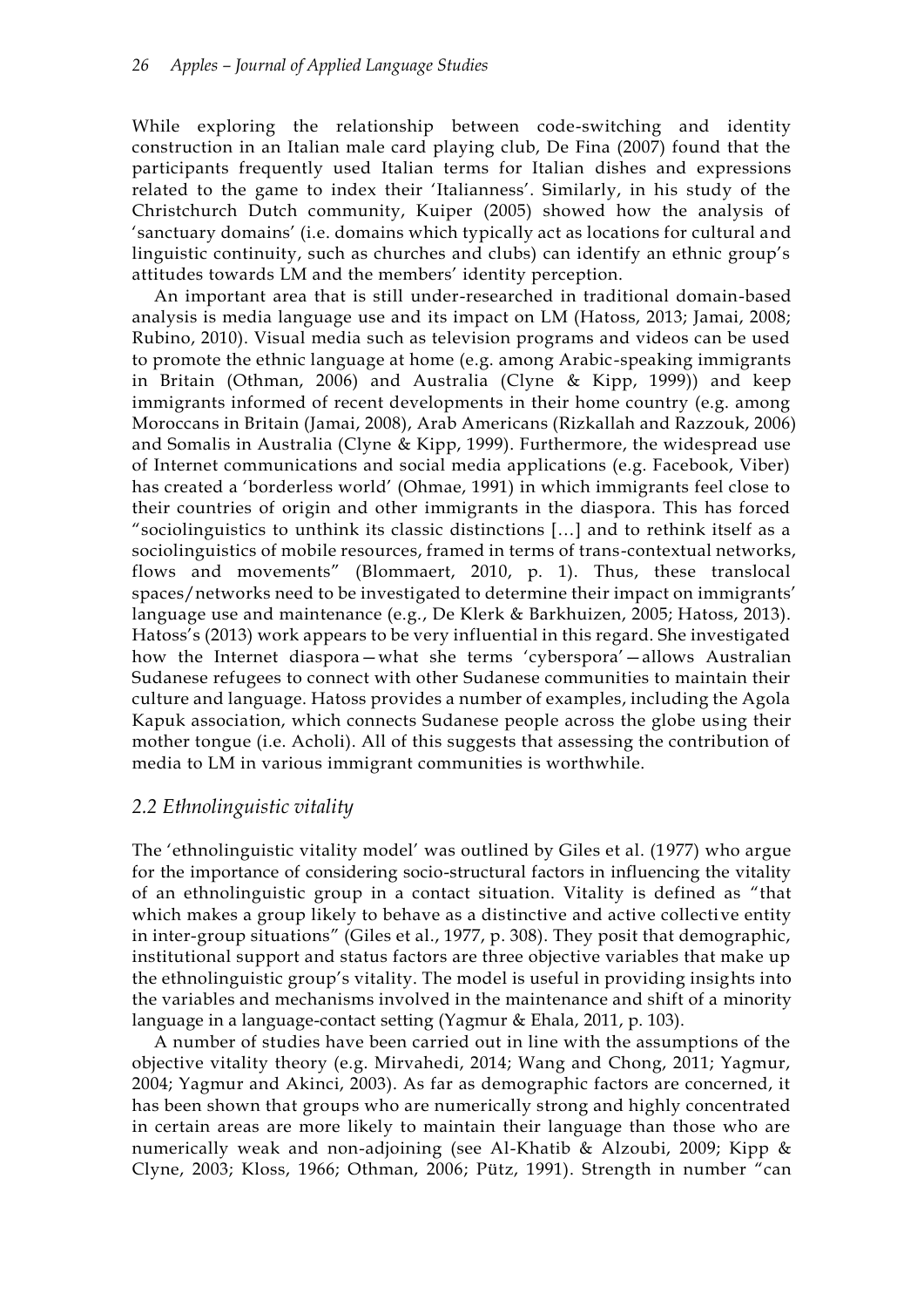sometimes be used as a legitimising tool to 'empower' groups with the 'institutional control' they need to shape their own collective destiny within the intergroup structure" (Harwood, Giles, & Bourhis, 1994, p. 168). Residential concentration can provide more opportunities for practising the language and facilitating cultural maintenance of the group (Holmes, 2001). In addition, higher rates of LM tend to be among groups with tendencies towards endogamous marriages (cf. Davis & Starks, 2005, p. 300; Kipp & Clyne, 2003).

Institutional support factors are other significant objective indicators of vitality which "relate to the kind of recognition and use given to a language or variety in education, media, government, religion, and other societal institutions" (Lewis, 2000, p. 92). Previous research has emphasised the effect of formal and informal support variables on a group's vitality and LM (see Clyne, 2001; Holmes, 2001; Mirvahedi, 2014; Paulston, 1994), as well as shaping group members' attitudes of their ethnolinguistic vitality (Giles et al., 1977, p. 316). For example, the assimilationist government policies in Iraq have had a negative effect on Assyrians' acquisition of their ethnic language, restricting the use/learning of oral language to home and a few churches (see Tawalbeh, 2017). Other ethnic minorities such as Chaldeans favour Arabic over Chaldean and as a result have encouraged their children to speak Arabic at home (Petrosian, 2006; see Mirvahedi, 2014 on Azeri in Iran). Indeed, when language is not used in media, education, or receives no government support, it is less likely to be maintained. Mirvahedi (2014) has shown how a Farsi-only education/media in Iran facilitated the permeation of Farsi into Azeris' homes in Tabriz. By contrast, the use of language in media and education has been seen to promote its use and maintenance and increase the vitality of the group. For example, Arabic is institutionally supported in the U.S., Britain and Australia through the Arabic/Islamic schools which function as key resources for its maintenance (Dweik, 1980; Ferguson, 2013; Rubino, 2010; Sawaie & Fishman, 1985). In their surveys on Arabic in 14 American states, Sawaie and Fishman (1985) found 12 schools where Arabic is used exclusively or extensively and 38 religious programs teaching Arabic (see, for example, Seymour-Jorn's (2004) discussion of Arabic teaching in the Salaam school in Milwaukee, Wisconsin). More recently, Bale (2010, p. 141) discusses the government funding available for Arabic language programs in the U.S. He mentions that between the academic years 2001–2002 and 2003–2004, there were between 17 and 19 National Resource Centres that offered teachings in Standard Arabic in U.S. universities.

Status factors are the third objective indicators of the group's vitality which refer to economic, social, sociohistorical and language status factors. It is argued that LM is likely to take place if a minority group is of equal economic status to the dominant group or when their language is connected to better economic opportunities (Paulston, 1994). In addition, when members of a minority language are socially accepted and regarded equal to members of the outgroup, they are more likely to maintain their language (Kuiper, 2005). Furthermore, the history of the group which might be associated with the group's struggle for their rights affects the vitality of the group. De Klerk and Barkhuizen (2005, p. 138) suggest that one of the factors that facilitates language shift among Afrikaans in New Zealand "is its association with South Africa's apartheid history which brings with it feelings of inferiority" (see also Kamwangamalu, 2006). In other cases, historical events "can be used as mobilizing symbols [which] inspire individuals to bind together as group members in the present" (Giles et al., 1977, pp. 310–311). McClure (2001) asserts that Assyrians' oppression in their homeland and their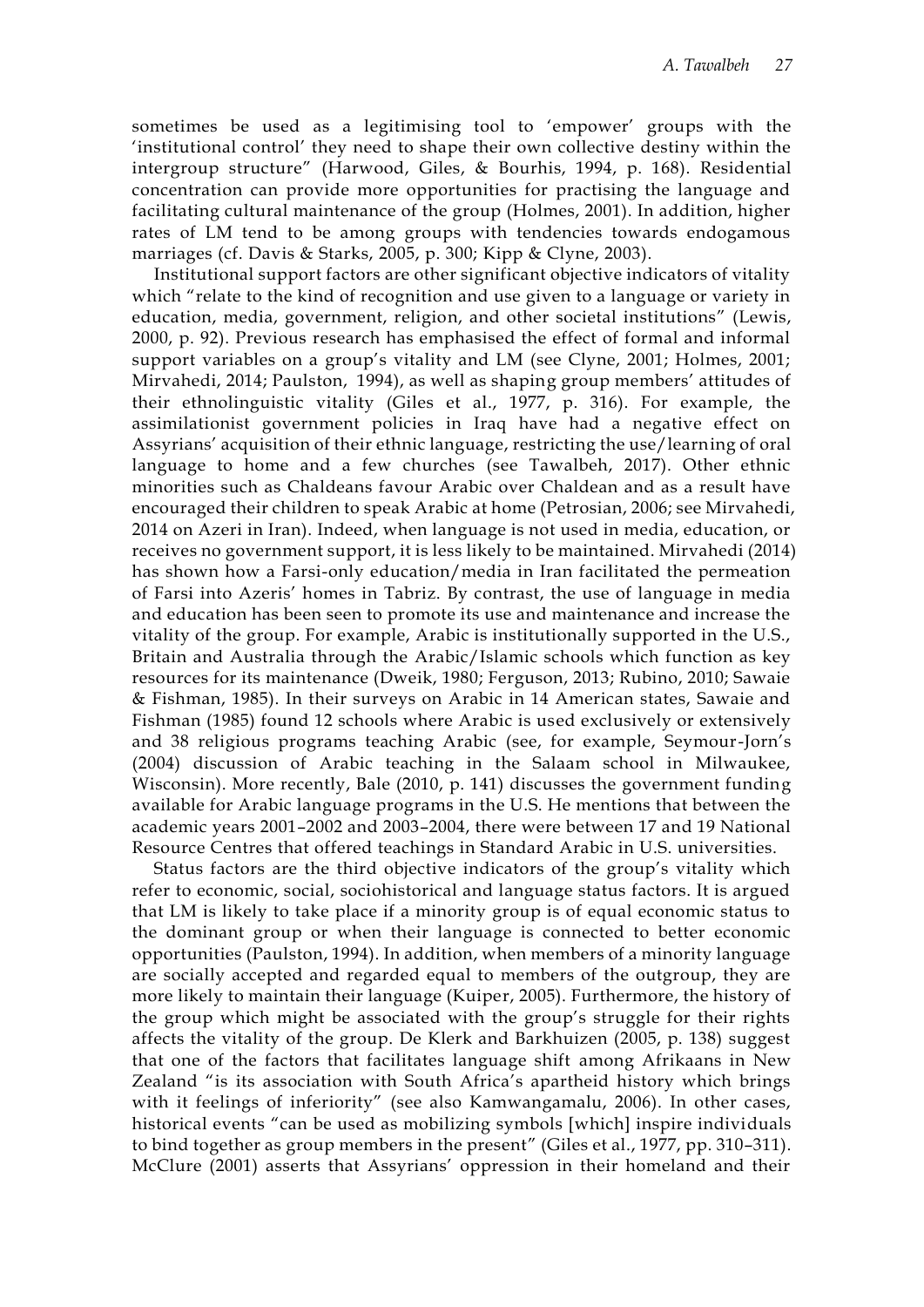sense of threat resulted in a strong link between language and identity among them. This is in line with Smolicz (1981) and Miller (2000, p. 170) who argue that status of a language is enhanced when it is perceived as a 'core value' by its speakers.

In spite of its wide application, the ethnolinguistic vitality theory has received theoretical and methodological criticism (for a recent review of the theory and its theoretical aspects see the special issue on ethnolinguistic vitality, *Journal of Multilingual and Multicultural Development*, Vol. 32, No. 2, 2011). Lewis (2000, p. 97) notes that the analysis of the vitality of a group is based on a limited set of variables. While these are useful, the author argues that they are not sufficient by themselves to categorise groups as 'low', 'medium' or 'high' vitality. Other factors such as age, gender, length of residence, people's aspiration for the future or the emotional attachment to the group, may actually be indicators of the group's vitality and thus should be analysed (Ehala, 2011; Husband & Khan, 1982; Lewis, 2000). Husband and Khan (1982) also argue that the ethnolinguistic vitality variables are not independent of each other; they are interrelated and their interaction with each other should be understood as context-dependent.

Another criticism leveled against ethnolinguistic vitality theory is its "underestimation of the actual vitality of some minority groups" (Yagmur, 2011, p. 112). In presenting research results on Turkish immigrants in Australia, France, Germany and the Netherlands, Yagmur (2011) states that perceptions of vitality were found to be low. Nevertheless, high rates of Turkish LM have been found in these contexts as a result of the role played by Turkish organisations (e.g. mosques, cultural institutions) "in creating a rich social network in which Turkish language maintenance is promoted" (Yagmur, 2011, p. 117). Yagmur concludes that overlooking the influence of minority institutions may provide a deceptive picture of the actual vitality of the group.

Methodologically, the theory has been criticised for its main reliance on quantitative methods such as questionnaires to measure the vitality of the group (see Ehala & Zabrodskaja, 2011; Lewis, 2000; McEntee-Atalianis, 2011). It is suggested that EV can be effectively measured using quantitative and qualitative methods such as ethnographic approaches. As Lewis (2000) suggests, sociolinguistic surveys can provide only part of the picture, but an in-depth understanding of the dynamics of LMLS and the character of ethnolinguistic vitality require other methods such as participant observation where researchers are engaged in a continuous assessment of the vitality of the group.

The ethnolinguistic vitality theory has been expanded to include subjective vitality factors (Bourhis, Giles, & Rosenthal, 1981), thus enhancing its capability of providing a fuller profile of the ethnic group being considered (Yagmur & Ehala, 2011, p. 103).

## *2.3 Subjective ethnolinguistic vitality*

The subjective ethnolinguistic vitality approach to LMLS has particularly focused on perceptions of ethnolinguistic vitality and language attitudes (Rubino, 2010, p. 11). It is argued that a group's beliefs of its own vitality are crucial to LMLS (Bourhis et al., 1981; Tajfel, 1974). Man (2006, p. 233) argues that personal subjective assessments of vitality (Bourhis et al., 1981) could be more illuminating than objective assessments, as "individuals often behave in response to their perceptions of reality rather than to objective vitality".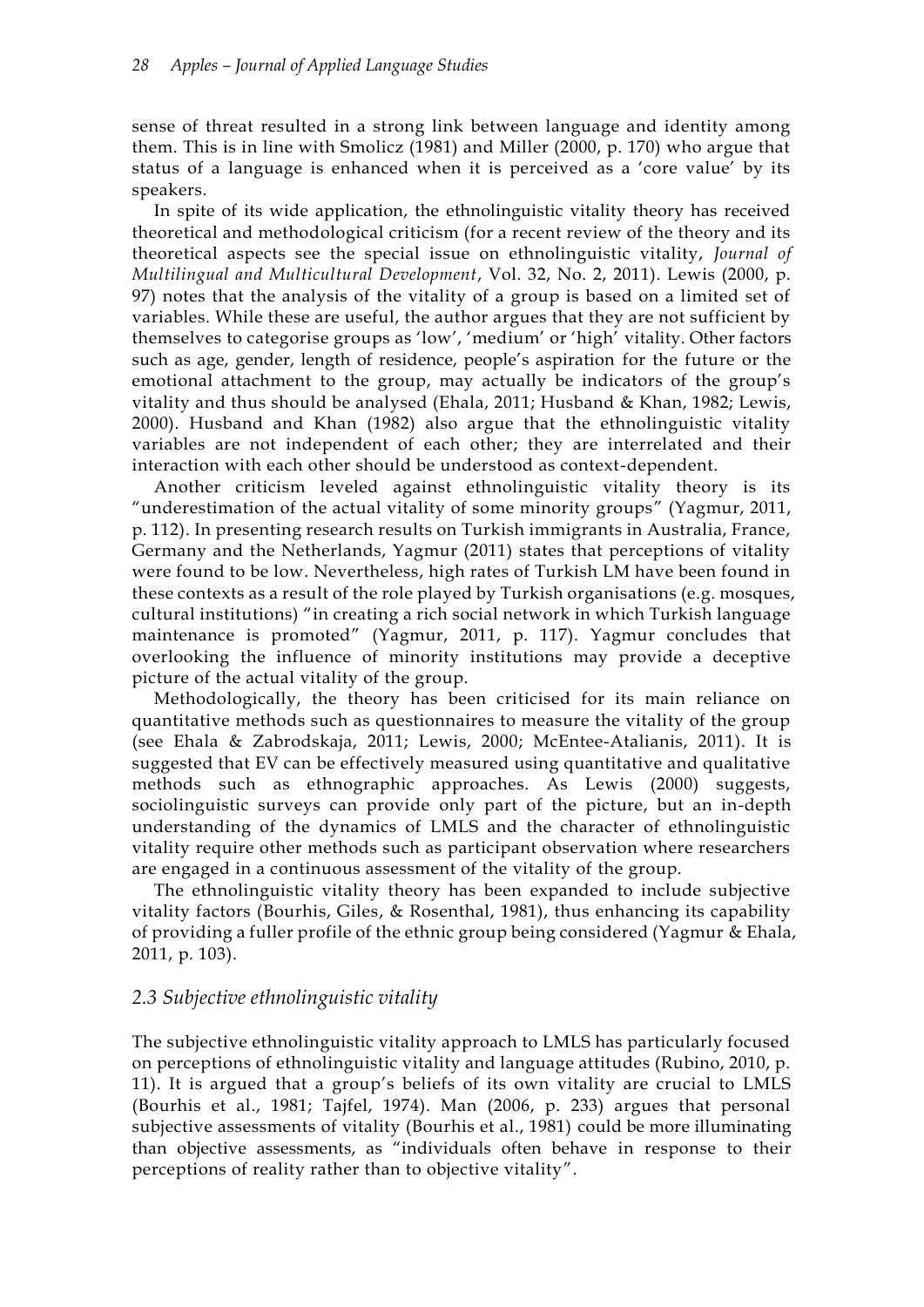Subjective ethnolinguistic vitality has been traditionally approached quantitatively using Bourhis et al.'s (1981) Subjective Ethnolinguistic Vitality Questionnaire (SEVQ). SEVQ measures how group members perceive their own group and outgroups along strength, power and status dimensions (Yagmur 2011, p. 112). It is claimed that groups who evaluate their ethnolinguistic vitality as 'high' are more likely to maintain their languages than those with 'low' ethnolinguistic vitality perceptions (Bourhis & Sachdev, 1984; Giles & Johnson, 1987).

The subjective ethnolinguistic vitality theory has been heavily criticised for its methodological and theoretical orientation. Methodologically, perceptions of vitality are complex and not adequately addressed quantitatively only. Qualitative methods or a combination of quantitative and qualitative methods can better capture the complexity of vitality perceptions (Hatoss, 2013; Lewis, 2000; McEntee-Atalianis, 2011). Theoretically, SEVQ has been criticised for measuring the outgroups vitality in respect to strength, power and status perceptions only, ignoring that there might be other factors affecting vitality such as motivation (Karan, 2011), ethnolinguistic identification (Hogg and Rigoli, 1996) or intergroup distance (Ehala, 2010; Ehala & Zabrodskaja, 2011). For example, Allard and Landry (1994) argued that individual networks of linguistic contacts (INLC) are fundamental indicators of a group's SEV and of the person's language competence and use. They write:

[T]hese networks determine the quantity and quality of a person's ethnolinguistic experiences [which] give rise to perceptions of the relative vitalities of the ethnolinguistic groups with which he/she is in contact…In an interethnic group context, the language behaviour of individuals may reflect a strong sense of belonging to an ethnic group or an equally strong desire to integrate [into] another ethnic group. (Allard & Landry, 1994, pp. 121-123).

That is, as individuals participate in their INLC, they develop beliefs about their EV and attitudes towards LM and use. Language is more likely to survive if individuals regard it as an integral element of their culture (Smolicz, 1981, 1984).

## *2.4 Core value theory*

The core value theory was proposed by Smolicz (1981, 1984) and his colleagues, who argue that each immigrant group subscribes to particular values which "are regarded as forming the most fundamental components or heartland of a group's culture [which] act as identifying values which are symbolic of the group and its membership" (Smolicz & Secombe, 1985, p. 11). Smolicz argues that these core values are essential for the survival of the group. A group is prone to internal and external pressures, and the abandonment of these core values, whether voluntarily or by force, may result in the group's collapse (Smolicz & Secombe, 1989). In addition, such values vary among groups. Regarding language, Smolicz and Lean (1979, p. 235) distinguish between 'language-centred cultures' whose native tongue constitutes a core value, and other cultures "which are based upon family, religion, or some other ideals, be they political, historical or structural". Testing the theory among different immigrant groups in Australia, Smolicz (1981) and Smolicz and Secombe (1985, 1989) found higher rates of LM among groups for which language is a core value (e.g. Polish, Greek, Chinese) and higher rates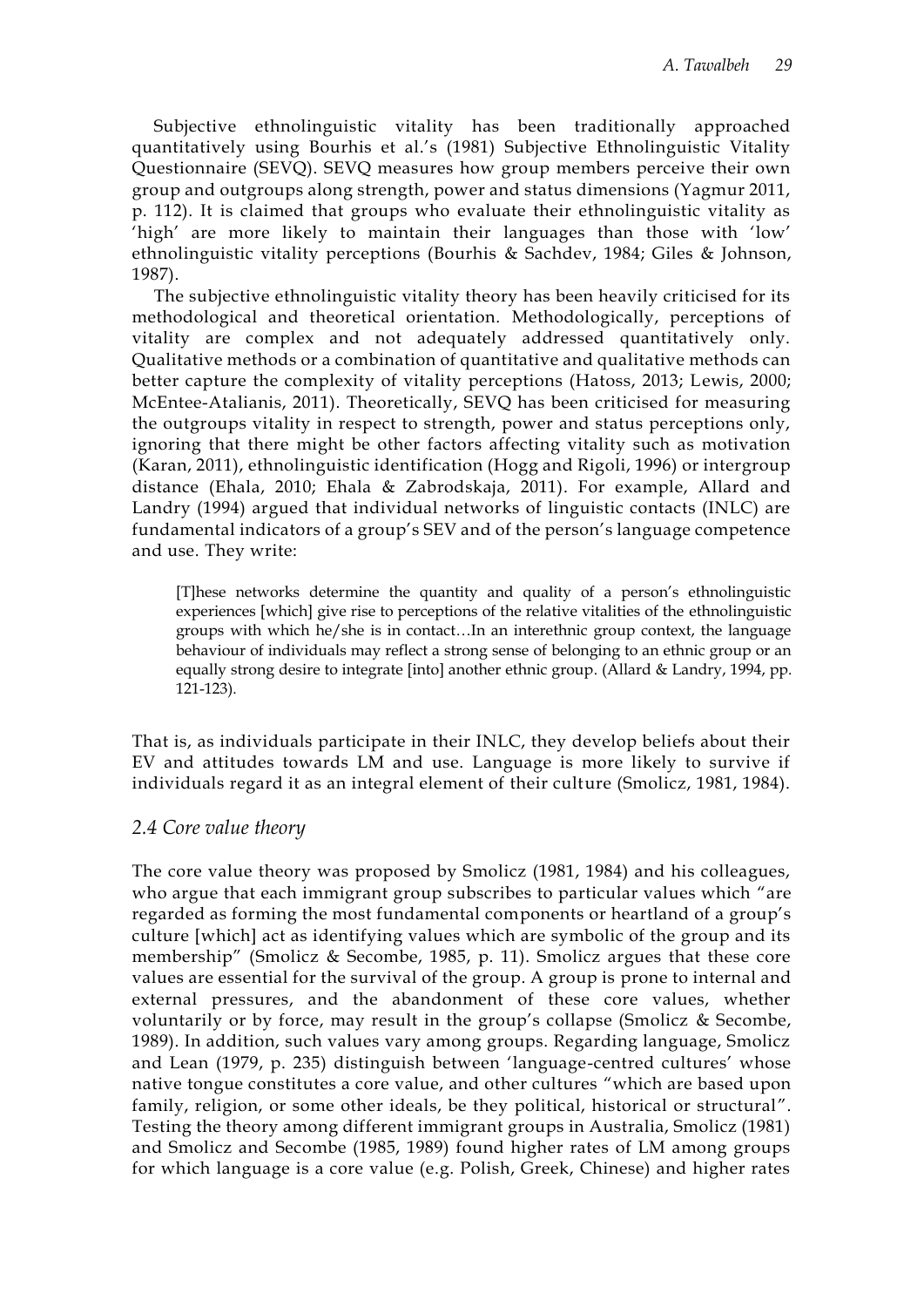of LS among groups whose language is of peripheral importance (e.g. Dutch, Italians). They also indicated that groups with higher rates of LM are culturally distant from the majority group (cf. Clyne & Kipp, 1999, on Muslim Arabic speakers vs. Christian Arabic speakers in Australia; Gogonas, 2012, on Egyptian Muslims vs. Coptics in Greece).

Research in some communities has shown that other core values (e.g. religion, familism) may contribute to LM when they necessitate the use of the language for particular purposes. Guardado (2008) reports that familism tends to facilitate LM among Latino families because they value communication with their extended families (cf. Tannenbaum, 2009, p. 977, regarding Ethiopian immigrants).

Overall, the core value theory can explain why certain languages are maintained or lost in a contact situation; nevertheless, it has received some criticism. First, Clyne (1991) and Kipp, Clyne, & Pauwels (1995) point out that core values have been represented as static and resistant to change, which contradicts the dynamicity of immigrant communities. Perceptions of core values may in fact vary over time and across generations. Second, the theory cannot explain why in some cases valuing language may not necessarily translate into LM. Third, it cannot account for multi-group membership and group definition. For example, speakers of pluricentric languages such as Spanish and Arabic may come from various countries and differ in their cultural, religious and political affiliations (Woods, 2004, p. 9; see also Tawalbeh, 2017, for a discussion on Wellington Assyrians' churches language practices).

One fundamental concept generated from the discussion of core value theory is attitude. Speakers who positively view their mother tongue as a core value are more willing to maintain it and pass it on to the next generation (Smolicz, 1981). The following section overview and evaluate the major theories of attitudes and the different approaches used in measuring language attitudes.

#### *2.5 Language attitudes*

#### **2.5.1 Theoretical treatment of language attitudes**

Although the term 'attitude' has been extensively used in the literature, it "is not one about which there has been universal agreement" (Edwards, 1994, p. 97; see also Vandermeeren, 1996). Attitudes have typically been the domain of social psychologists and contact linguists have adapted theoretical and methodological concepts for language attitude research (Broermann 2007, p. 131). Yet, as the subsequent discussions explain, sociolinguists have profoundly contributed to the field as early as the 1960s (e.g. Labov, 1966; Lambert, Hodgson, Gardner, & Fillenbaum, 1960) and have used innovative approaches for the treatment of language attitudes.

In attitudes and human behaviour research, there is generally a distinction between two opposing theories which have been used by psychologists: the "behaviourist" and the "mentalist". Behaviourists (e.g. Hull, 1974; Watson, 1919) claim that 'language choices of individual communities (as a response) are directly affected or brought about by some objectively observable external effects' (Maitz, 2011, p. 161). This kind of overt behaviour is easy to observe because it does not require self-reports or indirect inferences (Fasold, 1984). Behaviourists hypothesise that attitudes can be directly measured by observing the responses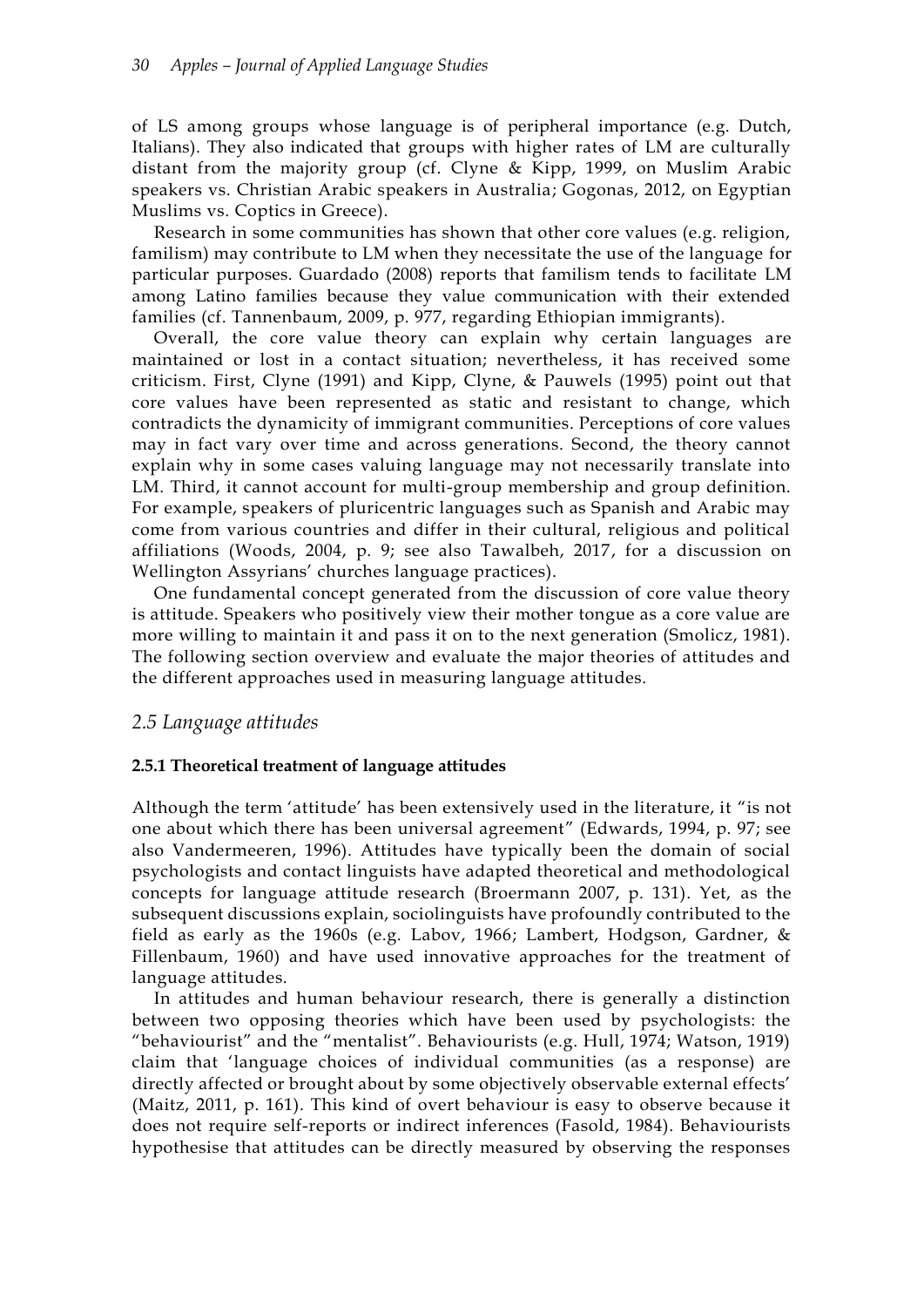people make in social interaction to certain languages (Appel & Muysken, 1987, p. 16).

The behaviourist theory was heavily criticised by mentalists (e.g. Ajzen  $\&$ Fishbein, 1980; Allport, 1935) who operate with the assumption that "human behaviour is controlled by directly unobservable, internal, mental processes" (Vandermeeren, 1996, p. 692). Attitudes are viewed as "an internal state aroused by stimulation of some type and which may mediate the organism's subsequent response" (Williams, 1974, p. 21; see also Ryan, Giles, & Sebastian, 1982, p. 7). Thus, language attitude is a mediating variable which can be *inferred* from behaviour (Vandermeeren, 1996, p. 158). According to mentalists, attitudes comprise three components: the cognitive element (thoughts and knowledge about a language or its speakers), the affective aspect (feelings towards a language or its speakers), and the conative component (behaviours towards the attitudinal object) (Edwards, 1994, p. 97).

In response to the mentalists' assumptions of attitudes as static thoughts and beliefs in people's minds about language and/or speakers of that language, recently social constructionists (e.g. Dailey-O'Cain & Liebscher, 2011; Liebscher & Dailey-O'Cain, 2009) argue that attitudes are "variable, inconsistent and change over time" (Hatoss, 2013, p. 35). Thus, notions of stability and durability held by traditional theories are disregarded and the emphasis is placed on the dynamic, contextualised nature of the notion of attitudes. Liebscher and Dailey-O'Cain (2009, p. 201) write that "the expression of language attitudes is a social practice that needs to be seen as embedded within particular contexts". What stems from this, as suggested by Hatoss (2013, p. 35), is a focus on contextualised language use and attitudes and an analysis of the ways attitudes are constructed as well as the purposes they achieve in discourse.

The above-mentioned theoretical assumptions on attitudes have contributed to the complexity of methodological treatment of language attitudes in LMLS research and created "disagreement about the best way to assess language attitudes empirically" (Albirini, 2016, p. 63). In the following section, I outline and discuss the four major methods (i.e. direct, indirect, societal treatment, discoursebased) that have been used in language attitudes research.

#### **2.5.2 Methods of assessing language attitudes**

Language attitudes research has developed different methods and elicitation techniques to assess language attitudes (see Table 1 below).

|          | (based on Garrett, 2010). |                 |                    |  |  |  |  |  |
|----------|---------------------------|-----------------|--------------------|--|--|--|--|--|
| Approach | <i>Direct</i>             | <b>Indirect</b> | Societal treatment |  |  |  |  |  |

**Table 1.** The main approaches to assessing attitudes, their advantages and shortcomings

| <b>Methods</b> | Questionnaires, interviews,<br>social constructionist <sup>1</sup>                                   | Matched and verbal guise<br>techniques                                                                                  | Participant observation,<br>ethnographic studies,<br>studies of sources in the<br>public domain     |
|----------------|------------------------------------------------------------------------------------------------------|-------------------------------------------------------------------------------------------------------------------------|-----------------------------------------------------------------------------------------------------|
| Strategy       | Straight questions to directly<br>elicit participants' attitudes<br>to various language<br>phenomena | Guised techniques to uncover<br>participants' private<br>emotional and conceptual<br>reactions to language<br>phenomena | Researchers rely on<br>different sources such as<br>observations, letters to<br>editor, media texts |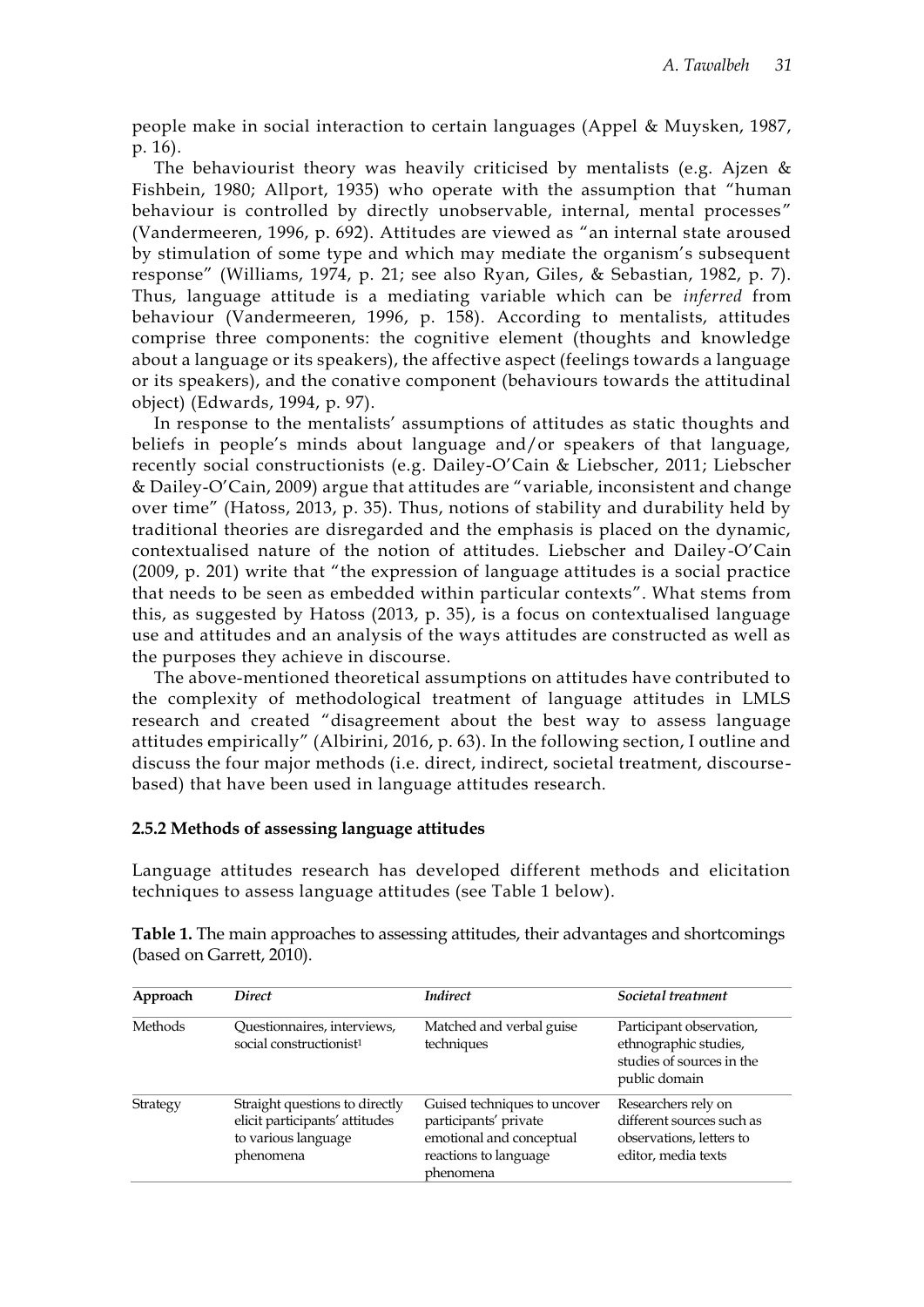| Advantages           | Researchers can employ a<br>wide variety of techniques<br>and methods                                                                                                                              | Respondents do not know<br>that their attitudes are being<br>investigated                                                                                                                                                                                                                                            | - The least obtrusive<br>- Excellent for gaining<br>historical insights into<br>attitudes                                                                                 |
|----------------------|----------------------------------------------------------------------------------------------------------------------------------------------------------------------------------------------------|----------------------------------------------------------------------------------------------------------------------------------------------------------------------------------------------------------------------------------------------------------------------------------------------------------------------|---------------------------------------------------------------------------------------------------------------------------------------------------------------------------|
| <b>Disadvantages</b> | - Some questions may<br>contain relatively 'loaded'<br>words that tend to push<br>people into answering one<br>way<br>- Social desirability bias<br>- Acquiescence bias<br>- Interviewer's paradox | - Limited to the use of guise<br>and verbal techniques<br>- Language variations may be<br>much more salient than they<br>would normally be outside<br>the experimental<br>environment<br>- Voice recordings may<br>normally co-vary with accent<br>varieties<br>- Mimicking accents may<br>produce many inaccuracies | - Sometimes viewed as<br>somewhat informal<br>- Does not lend itself to the<br>rigour of statistical analysis<br>and generalisation to broader<br>or specific populations |

Direct methods are the most widely used in language attitudes research (Garrett 2010, p. 159) where "respondents are directly asked about their attitudes to a language and they are aware of the purpose of the questions" (Hatoss, 2013, p. 33). Researchers usually rely on questionnaires or interviews to directly elicit attitudinal data from the respondents. Fasold (1984, p. 152) and Garrett (2010) have offered a detailed explanation of the advantages and shortcomings associated with the elicitation tools used in direct methods. The authors pointed out that questionnaires are useful for accessing large numbers of respondents or when the researcher aims to make generalisations about the group or make comparisons between different groups. Interviews are valuable for eliciting open responses "and the interviewer can guide the conversation if the subject tends to stray from the point" (Fasold, 1984, p. 152).

While these direct methods can provide valuable insights into language attitudes, they often lead respondents to agree positively with the statements (i.e. acquiescence bias) and to answer questions in a way that will be viewed favourably by others (i.e. social desirability bias) (see Garrett, 2010). The criticism of direct methods has led to the development of the indirect method "the matched-guise technique" (Lambert et al., 1960). In this approach, unlike the direct method, participants are not aware that that their attitudes to language are being investigated. A typical method is to listen to recordings by apparently different speakers representing 'guises' in different languages/dialects and then to be asked to rate speakers on a semantic differential scale based on different traits, such as friendliness, intelligence, religiousness, etc. If the same person is evaluated differently in different guises, it is hypothesised that it is the language/dialect which influences participants' evaluations (e.g. Lambert, Anisfeld, Yeni-Komshian, & Katz, 1965). The matched-guise technique has proven to be useful in eliciting private attitudes; nonetheless, it has attracted a great deal of disagreement (Garrett, 2010, p. 57) (see the summary table above).

A third approach to studying language attitudes is 'the societal treatment method'. In this approach, researchers infer attitudes by 'analysing the content of various sources in the public domain, such as perspective (or proscriptive) texts, language policy documents, media texts, and various kinds of advertisements' (Garrett, 2010, p. 51). Examples of this approach include Kramer's (1974) study of language use in cartoons and Schmied's (1991) study of attitudes towards English in Africa by examining letters to the editor in African newspapers. Garrett (2010)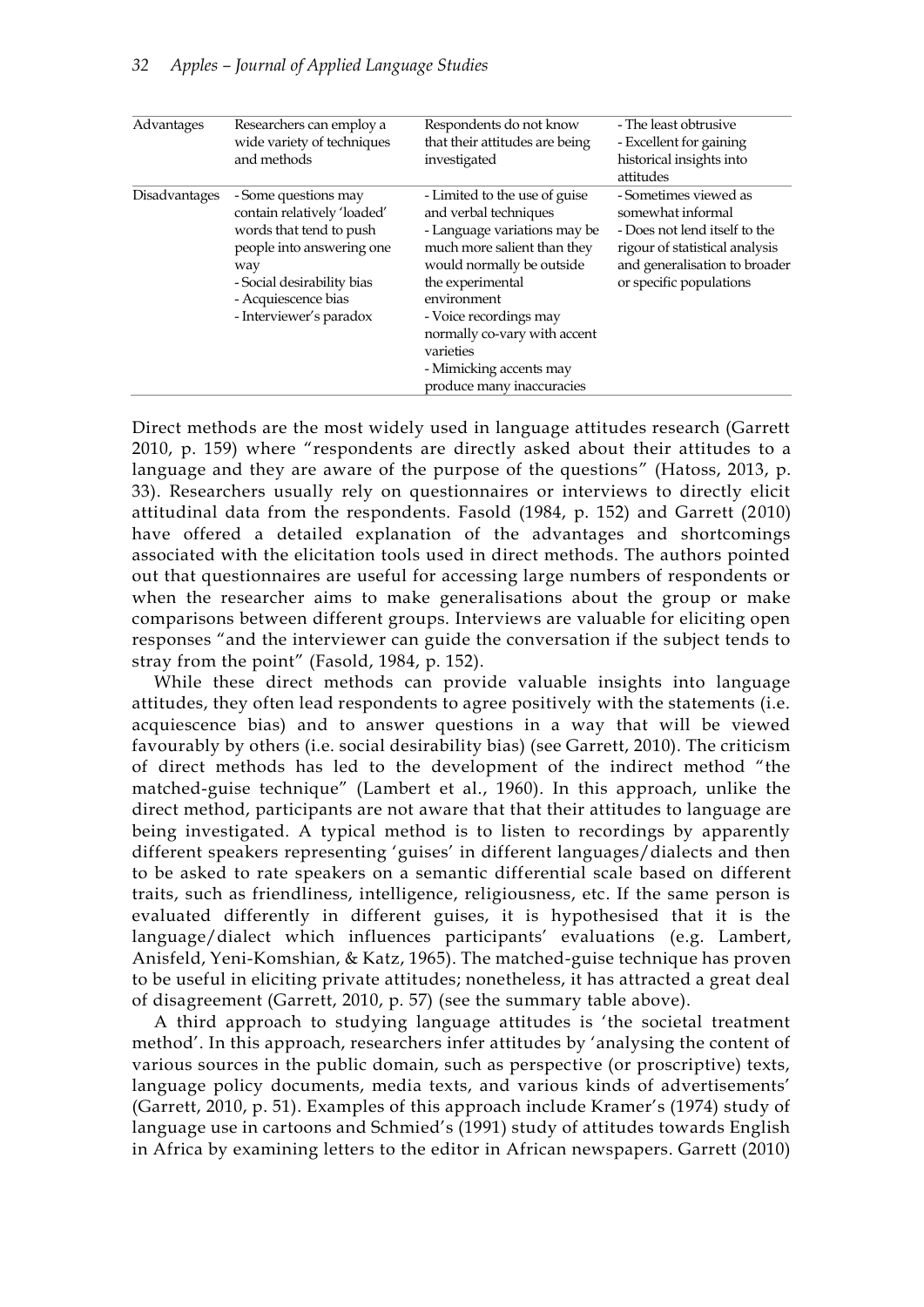highlights the pros and cons of this approach which can be summarised in the following quote:

Societal treatment research […] is useful in obtaining insights into the social meanings and stereotypical associations of language varieties and languages […] It is the least obtrusive overall, in that it generally works from texts or observations of various kinds rather than through eliciting responses […] This approach is sometimes viewed […] as somewhat informal, and not lending itself to the rigour of statistical analysis and generalisation to broader or a specific population. (Garrett, 2010, p. 52)

This suggests that societal treatment approach is significant in identifying ideologies held towards language or varieties of language and their relative status. While this approach limits itself to qualitative interpretation, it can validate data collected from quantitative-based methods.

Influenced by the social constructionists' assumptions of attitudes as dynamically constructed and variable (Dailey-O'Cain & Liebscher, 2011; Hatoss, 2013; Liebscher & Dailey-O'Cain, 2009), a more recent approach to studying attitudes is discourse-based methods (e.g. Dailey-O'Cain & Liebscher, 2011; Liebscher & Dailey-O'Cain, 2009).). In problematising language attitudes methods, Dailey-O'Cain and Liebscher (2011) and Liebscher and Dailey-O'Cain (2009) argue that traditionally language attitudes research has heavily relied on quantitative-based methods (i.e. matched-guise technique and questionnaires based on statistics-based methods of analysis) to studying attitudes. While acknowledging some of the advantages of these methods, they nevertheless point out that they have several limitations, including:

- the difficulty in applying the findings to real-life situations
- the suppression of variability in the findings
- the separation of the attitude from the language and its speakers
- the pressure on participants to respond along a scale that has been worked out by researchers
- and finally the fact that different participants may well mean different things by, for example, checking off a point along a semantic-differential scale (Liebscher & Dailey-O'Cain, 2009, p. 195)

Proponents of discourse-based methods (e.g. Hatoss, 2013; Hyrkstedt & Kalaja, 1998; Liebscher & Dailey-O'Cain, 2009) propose that:

By studying language attitudes as they occur in conversations, we are able to see how they are made relevant in everyday life in conjunction with other people, and through this, we can view them in their most contextualized and least abstracted form (Dailey-O'Cain & Liebscher, 2011, p. 93).

The analysis of conversations and interviews takes into consideration features of discourse that can reveal covert attitudes such as presupposition, entailment, assertions, laughter, interruptions, pauses, stance, etc. (see Cortazzi & Jin, 2000, p. 108; Dailey-O'Cain & Liebscher, 2011, p. 93).

If we survey recent books on language and attitudes such as Garrett's (2010), we notice that they do not allocate significant discussion of the social constructionist approach or the discourse-based methods. In fact, Garrett does not devote a separate chapter discussing this approach—as he does when discussing in detail other methods such as the matched-guise technique—but discusses it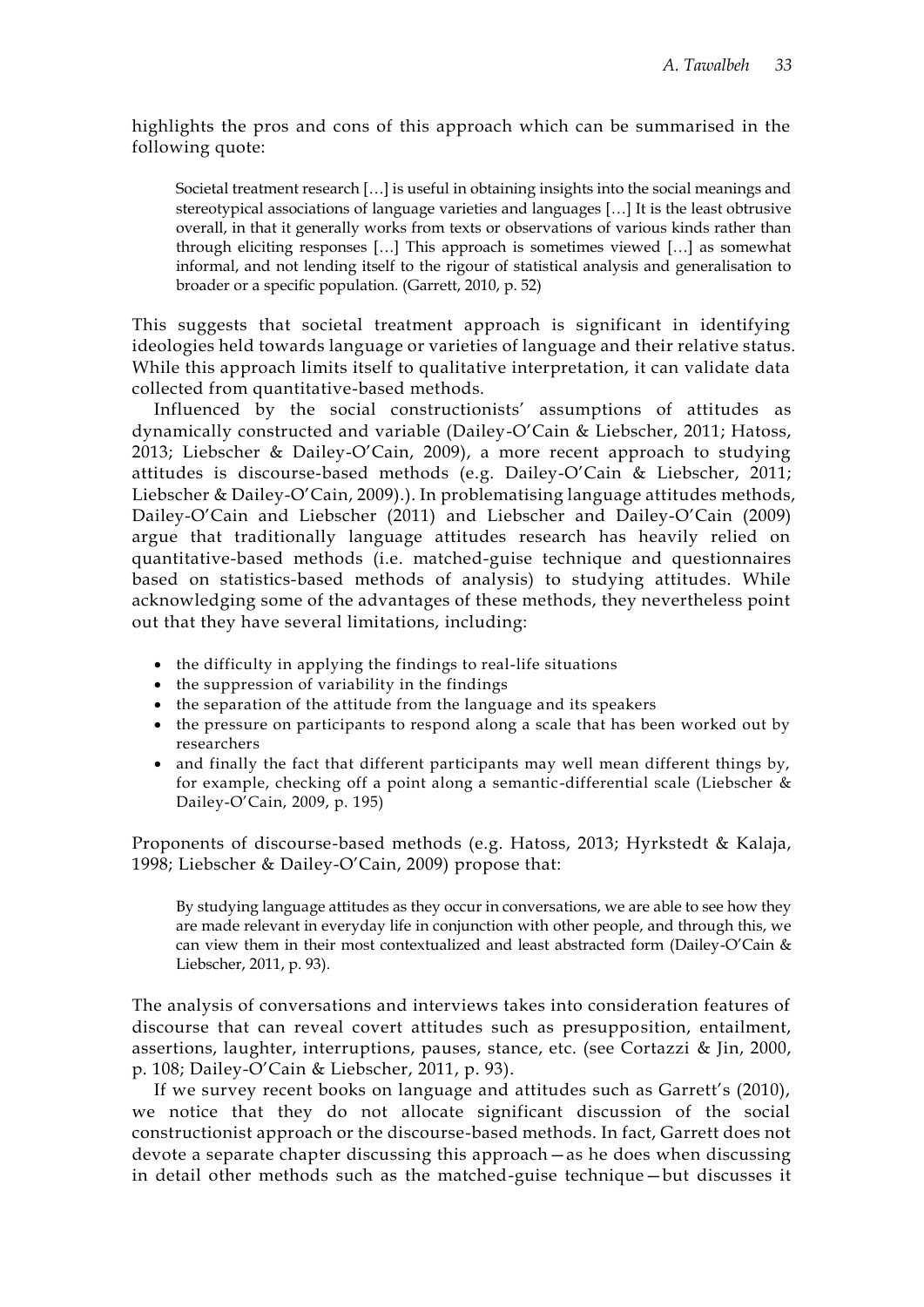under the 'direct approach'. He claims that the social constructionist approach "has not featured much at all in the main body of language attitudes literature […] As more social constructivist work on language attitudes evolves, it may well require more detailed treatment under a heading of its own" (Garrett, 2010, p. 160).

Furthermore, in responding to the criticisms social constructionists hold against the quantitative-based approaches like the direct approach and the matched-guise technique, Garrett (2010) argues that "the notion of durability in attitudes need not exclude the notion of variability […] and the examination of how social evaluations are constructed through linguistic resources and repertoires can open richer interpretations of traditional data" (p. 163). He also argues that it is very restrictive to confine research only to the qualitative analysis of individuals' talk in interaction (p. 30). Garrett (2010) elucidates as follows:

There is much to be gained from taking an open view of research methods and interpretation and to allow approaches that aim at reaching generalisations about community-level phenomena…Social evaluations may indeed vary across or within social situations, and, some attitudes may indeed also be less stable. But this does not mean that the variation is not normally bounded in some way or that there can be no stable subjective trends at higher levels. A degree of 'systematic variation' (Potter and Wetherell 1987: 45) need not be seen as entirely contradictory to the idea of durability. (p. 30)

When reading through Garrett's argument, we need to be cautious and not caught in the assumption that discourse-based methods reject other methods. In fact, Garrett's position in calling for diversity in research methods has been echoed in the writings of social constructionists themselves. While seeing discourse-based methods as fundamental to language attitude research, these authors nevertheless argue for diversity of methods and elucidate that quantitative methods can complement and support qualitative methods and are often needed especially when the researchers' aim is to identify patterns and make generalisations about groups (see Hatoss, 2013; Liebscher & Dailey-O'Cain, 2009). This suggests that choosing an approach to studying attitudes is often bound by the objectives of the research and the types of data the researcher is aiming at.

A related concept to speakers' attitudes towards languages is the attitude they construct between languages and identity. Social constructionists have also refined our understanding of identity and developed a great theoretical discussion on the topic.

## *2.6 Identity*

Identity is a complex notion that has been central to different fields, including LMLS studies. It is not a monolithic entity but involves multiple layers including for example national, ethnic, religious, gender or personal identities (Albirini, 2016; Hatoss, 2013; Holmes, 2001). Theoretically, identity has been approached from two perspectives: essentialist and social constructionist. From the essentialist perspective, identity is static and natural (Joireman, 2003). That is, individuals possess a fixed identity from birth and carry that identity with them until death (Chriost, 2003, p. 27). This suggests that identities are unchangeable as they are biologically and historically rooted.

An essentialist view of identity has been widely rejected by social constructionists who argue that identity is "constructed rather than essential, and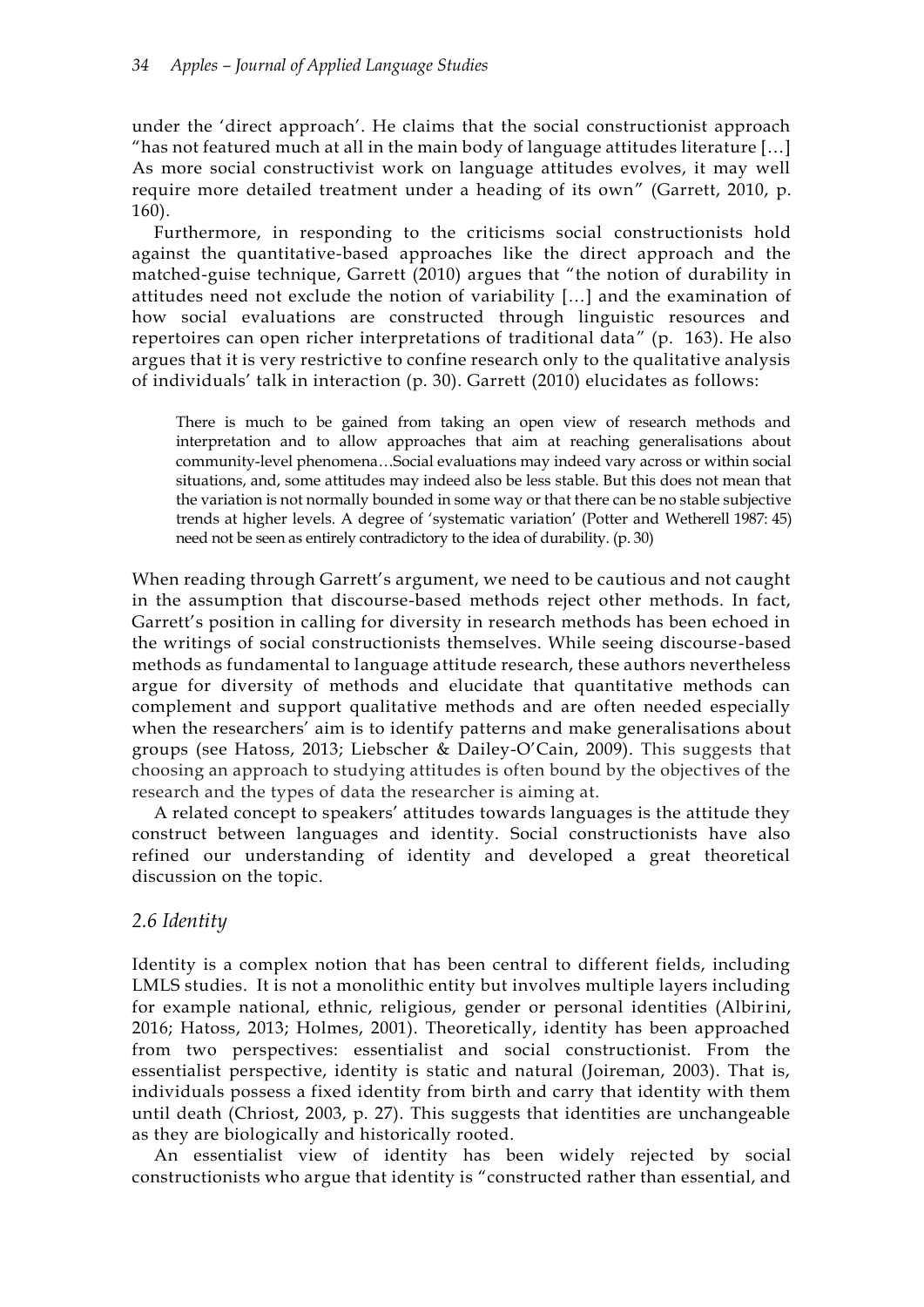performed rather than possessed" (Joseph, 2010, p. 14). Identity is multiple, dynamic and fluid (De Fina, 2003; Hall, 1995; Kroskrity, 2000; Omoniyi & White, 2006). A person may enact multiple identities or 'repertoires of identities' (Kroskrity, 2000) "which may be complementary to or in conflict with other identities present in the same moment" (Omoniyi & White, 2006, p. 3). Certain identities can be strong under certain circumstances and completely disappear in other contexts (Joireman, 2003, p. 31; see also Joseph, 2004). Fishman (1999) reports how he felt more Orthodox Jew in Stanford University than in Yeshiva University where he could interact with many people in Yiddish, and how he felt more American in a conference abroad where English is the lingua franca among the participants. Similarly, Joseph (2004) shows how Lebanese use linguistic resources to enact certain religious identities at the time of sectarian conflicts. This suggests that individuals "may construct and reconstruct various identity forms based on changing contextual factors" (Albirini, 2016, p. 65).

In an immigrant context, research has elucidated the influence of identity perceptions on immigrants' language behaviour and their efforts to maintain their languages. It is suggested that those who strongly express pride in their ethnic culture and view language as an inseparable of their identity are more likely to maintain their languages than those who lack positive attitudes towards their languages (e.g., Gibbons & Ramírez, 2004; Guardado, 2002; Hatoss, 2013; Revis, 2015). For example, Holmes et al. (1993, p. 17) concluded that one of the factors that facilitated LM among the Greek and Chinese communities in Wellington was their attitudes towards their languages as inextricably related to their ethnic identity.

Likewise, members of the third generation in three Arabic-speaking families in southern Turkey were shown to invest in the maintenance of Arabic "as a way to preserve their cultural identity" (Sofu, 2009, p. 256). This is in line with Extra and Yagmur (2010) who found that higher levels of Turkish proficiency among Turkish teenagers in the Netherlands were correlated with strong ethnic identification. Positive evaluation of the language-identity link may thus exert a strong influence on immigrants' investment in maintaining and transmitting their languages.

Recent trend in sociolinguistic theorisation in relation to LMLS is the emphasis on the role of scales and spatiotemporal variables in the linguistic development and attitudes of individuals and groups. This has resulted in research incorporating pre migration and transit experiences in the analysis of LMLS dynamics (see Hatoss, 2013; Tawalbeh, 2017, 2018; Valentine, Sporton, & Bang Nielsen, 2009). The next section covers the relevance of spatiotemporality framework to LMLS research.

#### *2.7 Spatiotemporality*

With the expansion of the theoretical and methodological scope of sociolinguistics, important constructs have been introduced and adopted that can provide significant insights into complex sociolinguistic phenomena and topics. Spatiotemporality is a theoretical concept that is relevant to LMLS research. Within this framework, LMLS can be viewed as a dynamic process that involves complex interrelationships between space and time. These frames are proven to interact with each other and influence immigrants' patterns of language use, attitudes and identities (see Dailey-O'Cain & Liebscher, 2011; Hatoss, 2013; Tawalbeh, 2017, 2018). Blommaert (2006, 2010) defines spatio-temporality in terms of scales—a spatial scale and a time scale. The term 'space/spatial scale' is not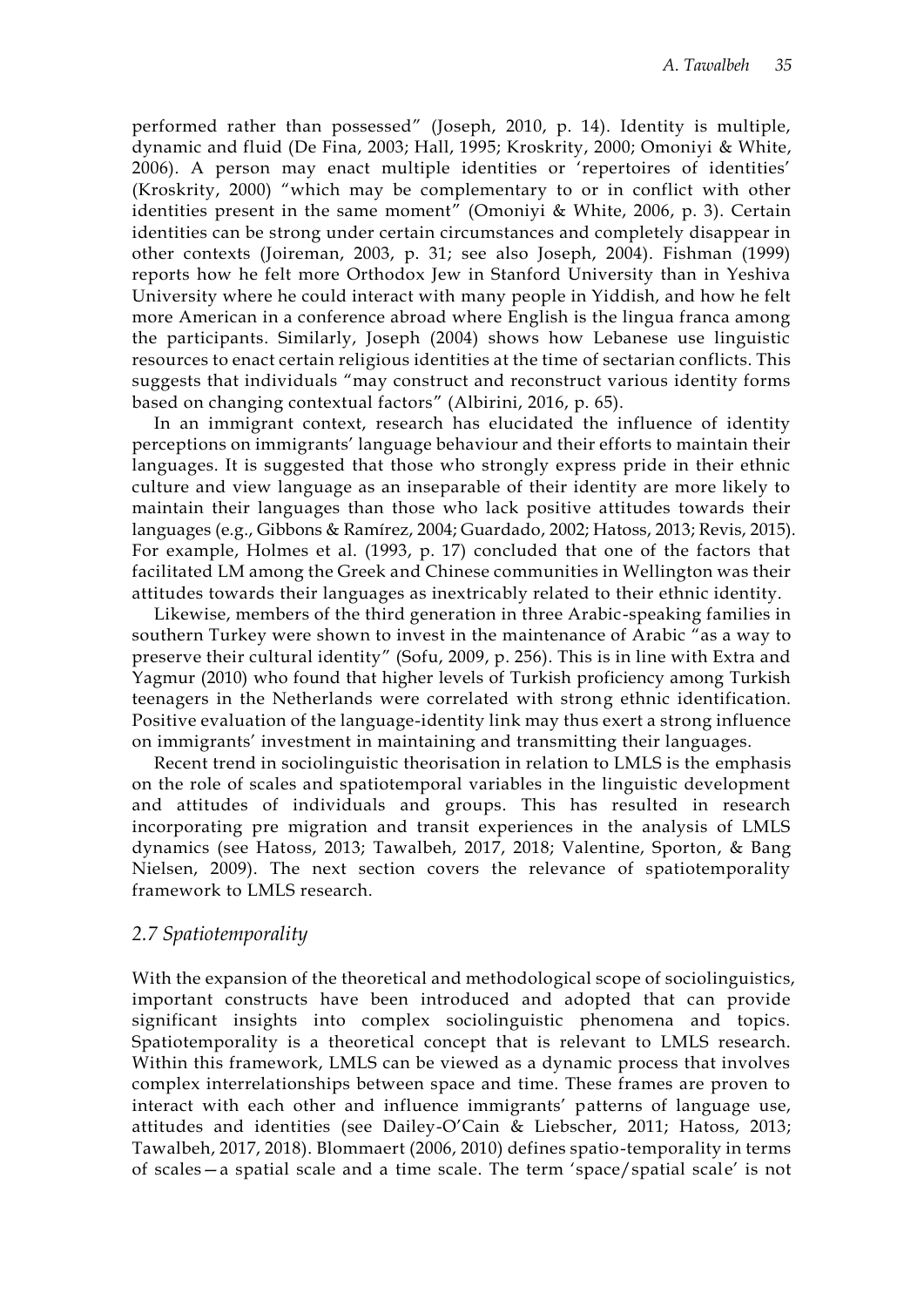identical to 'place/domain'. 'Place' suggests a geographical location characterised by static and fixed language use (see Dailey-O'Cain & Liebscher, 2011; Hatoss 2013; Liebscher & Dailey-O'Cain, 2013). 'Space', by contrast, is 'a "practiced place" (De Certeau, 1988, p. 118) that only results through the practices associated with it' (Dailey-O'Cain & Liebscher, 2011, p. 94). Spaces are always filled with "orders of indexicality" (Blommaert, 2010, p. 6) – norms and expectations that organise distinctions between 'acceptable' and 'improper' language use (Blommaert, 2010, p. 6). These norms shape and regulate communicative practices (Blommaert, 2006, 2010; Hatoss, 2013; Tawalbeh, 2018; Valentine et al., 2009).

Recent research has started to explore immigrants' language use, attitude and identity within a spatiotemporal framework (De Klerk & Barkhuizen, 2004, 2005; Hatoss, 2013; Tawalbeh, 2017, 2018; Valentine et al., 2009) that incorporates the past, present and future into the analysis and their interaction with space whether geographic (physical) or symbolic. This research has argued for the influence of transit routes on immigrants'/refugees' language proficiency, patterns of language use and attitudes and the significance of pre-migration attitudes in identifying the possible factors that could enhance or hinder immigrants'/refugees' language use and maintenance in the host country. For example, Tawalbeh (2017, 2018) has shown how the routes Iraqi refugees transit in before they arrive in New Zealand can impact on individuals' abilities in, preferences and attitudes towards different languages. A consideration of premigration attitudes can also identify significant factors that could strengthen Iraqis' commitment towards maintaining their languages. The significance of this current research is that it provides seldom seen views of the 'in between' experience that immigrants/refugees experience, and highlight the linguistic outcomes of this.

Overall, spatiotemporality seeks to establish a new understanding of LM that captures the dynamic nature of modern-day communities in our globalised world. The incorporation of the 'transit' experiences and of pre migration attitudes can allow researchers to assess both the impact of past and present experience in the linguistic behaviour and attitudes of members of different communities.

## **3 Future directions**

As shown by the discussion above, models of language maintenance and shift have made significant contributions to the study of immigrant languages. They have enhanced our understanding of language maintenance dynamics in immigrant context and highlighted the factors that play a role in the maintenance of minority languages. Yet, these models have to be continuously re-evaluated and refined in order for them to advance LMLS research in ways that address the fluidity and mobility of modern-day communities and account for the complexity and heterogeneity within and across communities.

Some LMLS models have either dealt with communities as one single entity (homogenous), generating generalisations about groups and communities, or have sometimes inadequately categorised individuals into various groups (e.g. gender, age groups), assuming that all individuals in the same group would go through the same process of LMLS, downplaying individual differences and the conditions pertaining to these distinctions. These models can usefully engage more with discourse analysis and identity theories. For example, analysing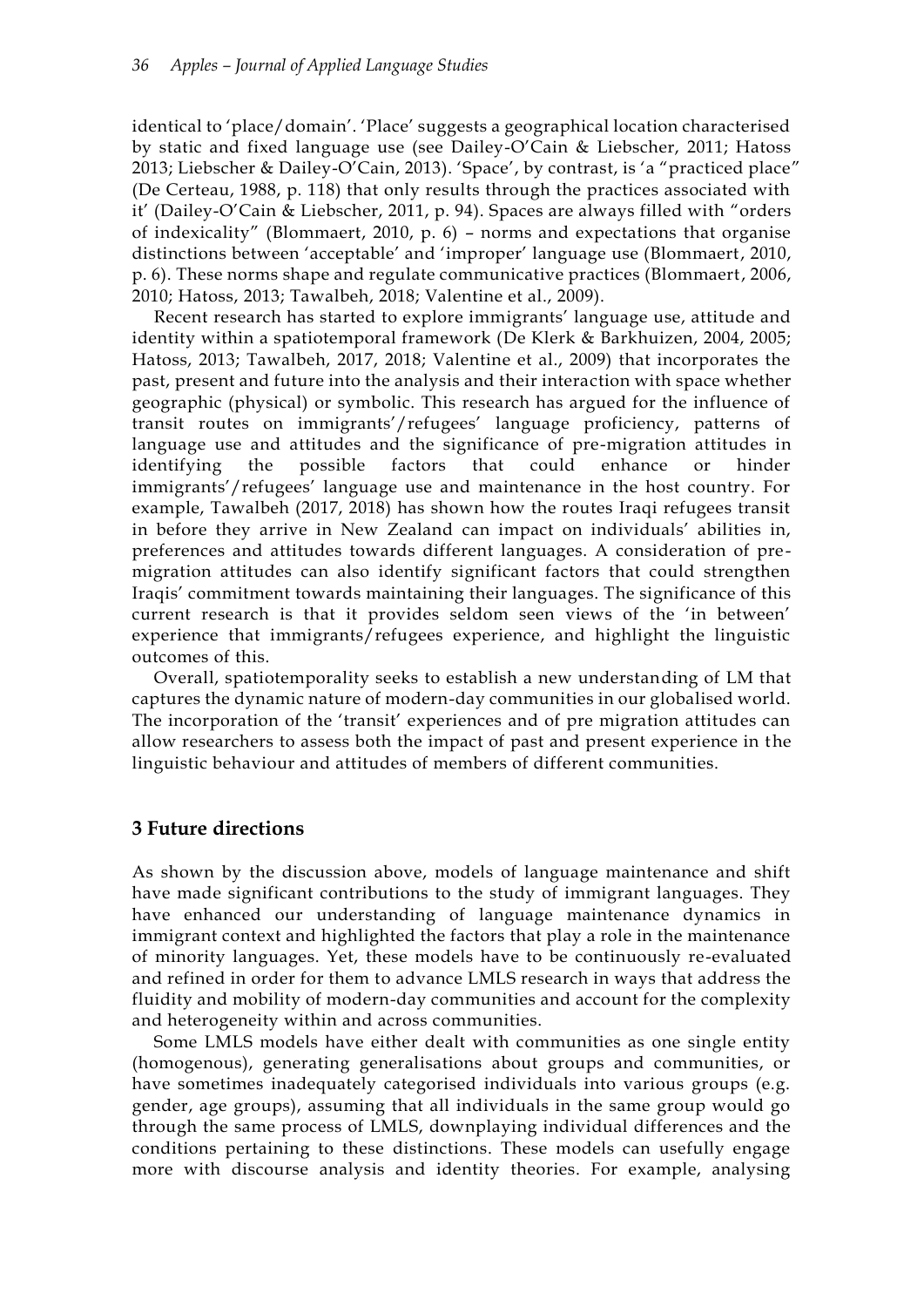interactional recoded data in the home can provide a deeper understanding of the dynamics underlying LMLS and grasps the multifaceted relationship between language and identity. Also, by drawing more on the identity theories, LMLS studies can highlight how identities and languages are practised and performed in different immigrant contexts.

LMLS models are being continuously re-assessed, thus, opening the space for new theoretical frameworks that provide new insights related to LM dynamics. For example, Ehala (2010) proposes a useful update to the model of ethnolinguistic vitality which maintains that the vitality of both subordinate and dominant groups is based on four social and psychological factors: perceived strength differential, intergroup distance, utilitarianism, and intergroup discordance. According to Ehala (2010), factors such as emotional attachment of speakers to their group and motivations might have more influence on the ethnolinguistic behaviour than the group's subjective vitality. By the same token, Karan (2011) argues that individuals' language choice decisions are based on a limited and fairly standard set of motivations. Motivations are important in Karan's model as he postulates that a common factor in studies on language shift and studies on dynamics of language change was the motivation of the speakers to achieve their perceived goal in their language related choices. Although Karan presents language choice motivations on taxonomy, he emphasises that they are seldom discrete items and they are often complex and combined. This suggests that future research on language use can benefit more from these theories and therefore assess the impact of motivations on LMLS. It can also usefully uncover, for example, the relationship between a number of factors, such as religion and language use and attitudes.

Finally, as a result of globalisation, LMLS research needs to advance theoretically in ways that address the fluidity and mobility of modern-day communities and account for the heterogeneity within and across communities. The impact of the interaction between spatio-temporal frames on immigrants' language use and attitudes requires reconsidering the way LMLS has been traditionally approached. While research has frequently tackled LM from a 'here and now' frame, it has ignored an important additional frame, which is the premigration experiences and attitudes. This can be particularly relevant for refugees, who in their journeys come across different spaces full of linguistic and cultural norms that influence their language abilities, attitudes, practices and identities. These experiences can arguably help explain the variations in language proficiency and preference in different languages and any conflicting attitudes that older and younger generations have toward their language. In addition, premigration attitudes can enrich our understanding of the possible factors which might influence the linguistic future of immigrants. This suggests that spatiotemporality framework deserves more attention. Future research could focus on exploring in more detail the influence of transition on the linguistic competencies and preferences among immigrants as well as on their sense of identity.

#### **4 Conclusion**

This article has critically overviewed the main approaches and frameworks to LMLS and highlighted the significance of redefining key issues and concepts in LMLS. It has also argued for the importance of refining established LMLS models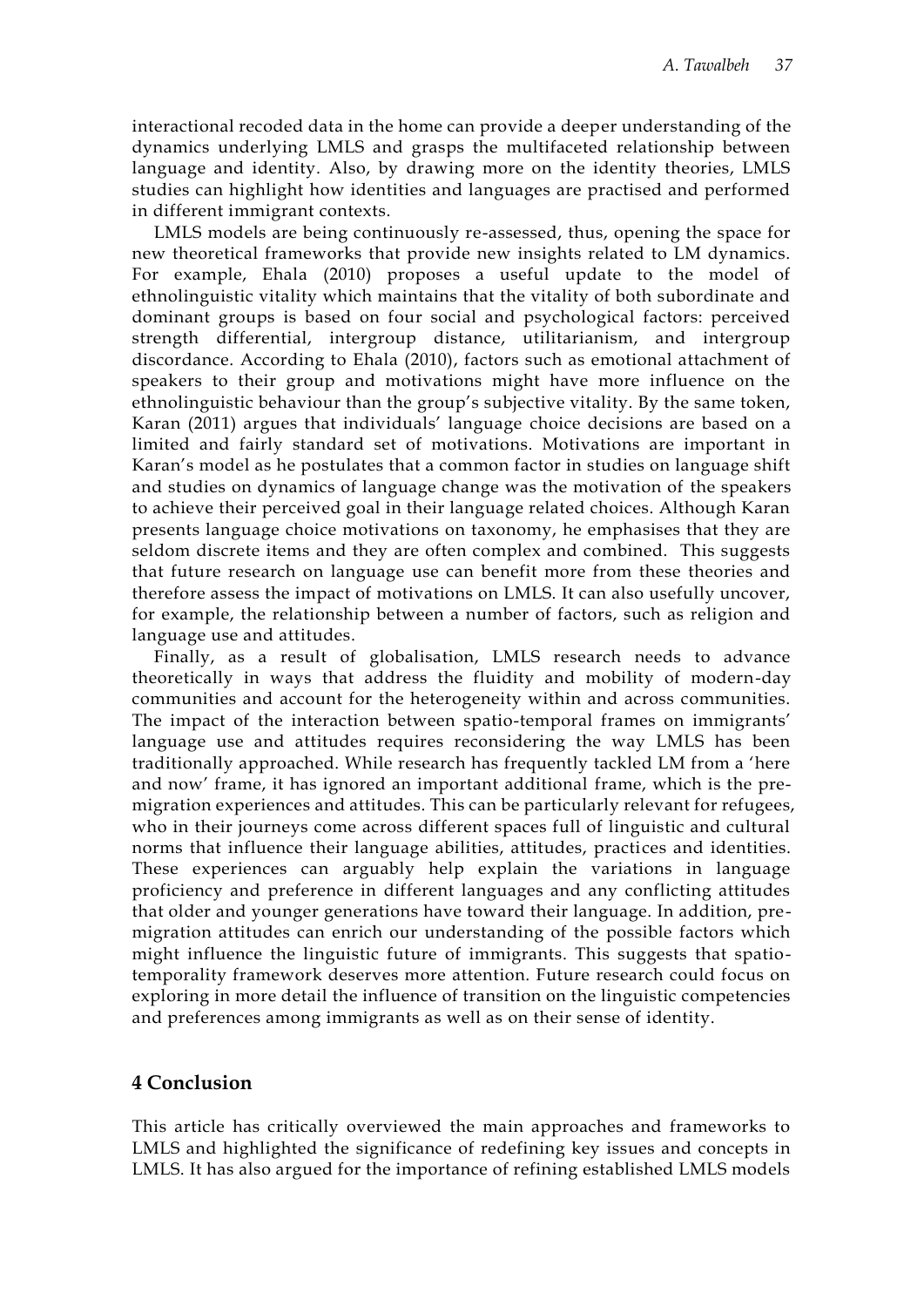in ways that correspond to current developments in communities and in migration itself (Blommaert, 2010; Hatoss, 2013; Rubino, 2010; Tawalbeh, 2017, 2018). Communities are no longer fixed or isolated; they are "interconnected on multiple levels" (Hatoss, 2013, p. 128). For example, immigrants can maintain transnational contact with their relatives all over the world through the use of media. Indeed, media can be employed as a facilitating tool for language use and maintenance. Therefore, new 'spaces' (e.g. media, translocal) need to be incorporated in the analysis of patterns of language use (Albirini, 2016; Hatoss, 2013; Rubino, 2010). This supports Hatoss's (2013) argument that Fishman's (1965) concept of 'domain' may not be as useful as the concept of 'space' in allowing for a more dynamic analysis of language use. By the same token, geographical proximity, which has often been considered as facilitating shift to the majority language (Kloss, 1966), is no longer as meaningful, because immigrants can create transnational spaces that help them preserve elements of their cultural identity. These theoretical insights are valuable for future research on LMLS.

In addition, the article has argued for the need to develop tools of linguistic analysis that will allow for an appreciation of the complexity of phenomena and variables that have an impact on LM and LS in different migrant communities. The use of a variety of quantitative and qualitative data collection methods and analysis can produce rich data, emerging from it a very complex image of the language practices of members of an immigrant community and of their identity construction and ideological stances. Furthermore, traditional LM analysis, where language is seen as static in both space and time, has been criticised, and it is now recognised that language is in fact mobile in these dimensions (Blommaert, 2010). The complexities of LM can be better captured by analysing the interaction between 'here and now' and 'there and then'. Immigrants cannot be regarded as monolithic entities whose language abilities, attitudes, practices and sense of identity are separate from the spaces they occupy at different times. This recent trend in sociolinguistic theorisation towards the emphasis on spatiotemporality has resulted into incorporating 'transit' experiences and pre-migration attitudes areas which are often given little to no attention—in the analysis of LM dynamics among few immigrant/refugee communities (De Klerk & Barkhuizen, 2005; Hatoss, 2013; Tawalbeh, 2017, 2018). Therefore, further research can benefit from these developments and start looking at immigrants' language practices, attitudes and identity construction through the lens of the spatiotemporality.

Overall, LMLS frameworks and approaches have continued to develop and address the complexity of communities, thus, guiding the researchers in data analysis and interpretation, and establishing solid links between theory and methodology.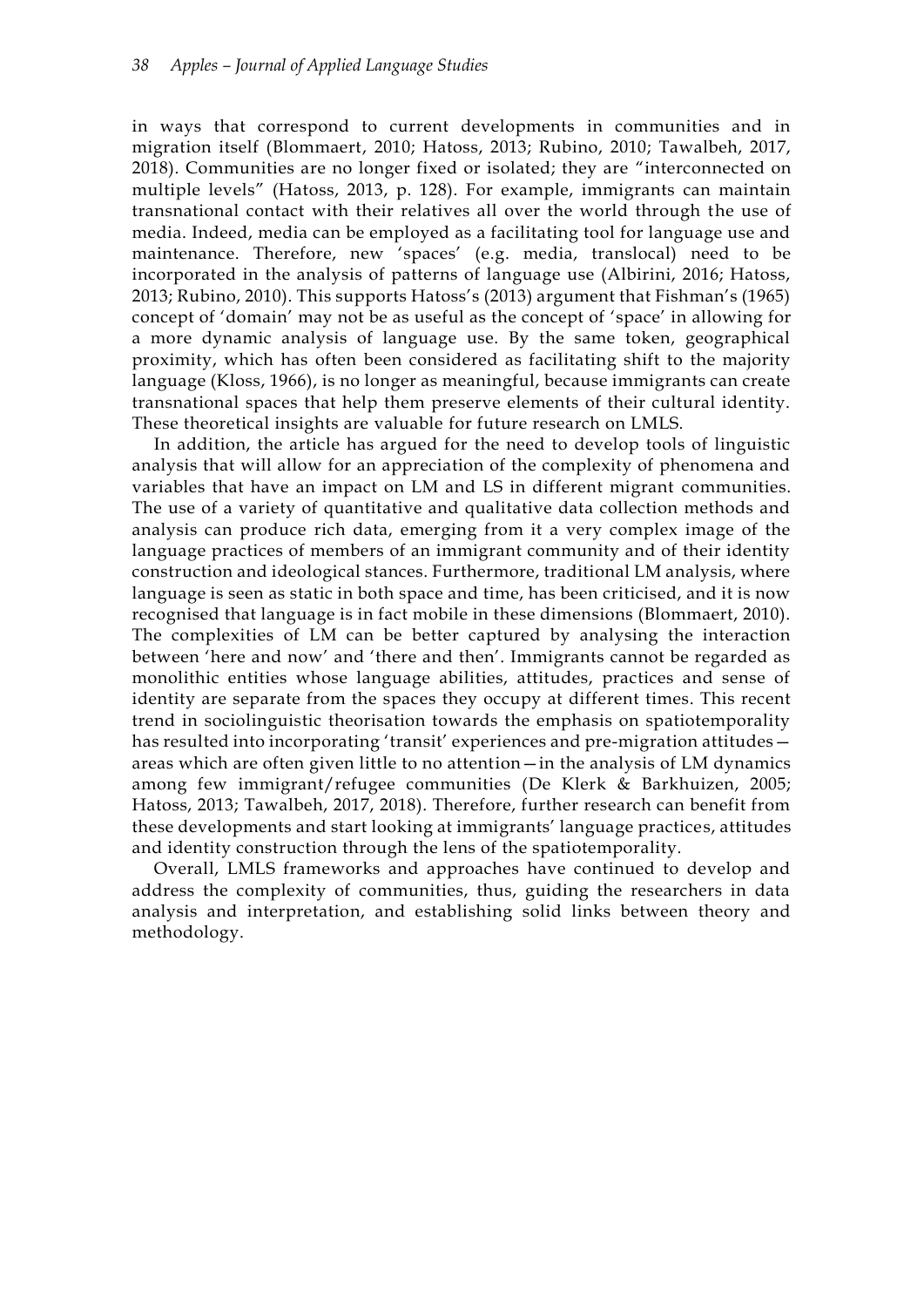#### **Endnote**

<sup>1</sup> Garrett classifies social constructionist under the 'direct approach' on the justification that social constructionist approach has not featured much in language attitude research and that data is generated from consciously formulated attitudinal responses (p. 160, but see my discussion of social constructionist approach later in the section).

## **References**

- 'Aipolo, 'A., & Holmes, J. (1990). The use of Tongan in New Zealand: Prospects for language maintenance. *Journal of Multilingual and Multicultural Development, 11*(6), 501–521.
- Ajzen, I., & Fishbein, M. (1980). *Understanding attitudes and predicting social behavior.* Englewood Cliffs, N. J.: Prentice Hall, Inc.
- Albirini, A. (2016). *Modern Arabic sociolinguistics: Diglossia, variation, codeswitching, attitudes and identity.* London & New York: Routledge.
- Al-Khatib, M., & Alzoubi, A. (2009) The impact of sect-affiliation on dialect and cultural maintenance among the Druze of Jordan: An exploratory study. *Glossa, 4*(2), 186–219.
- Allard, R., & Landry, R. (1994). Subjective ethnolinguistic vitality: A comparison of two measures. *International Journal of the Sociology of Language, 108*(1), 117–144.
- Allport, G. W. (1935). Attitudes. In C. Murchison (Ed.), *Handbook of Social Psychology* (pp. 798–844). Worchester, Massachusetts: Clark University Press.
- Al-Sahafi, M. (2010). *The dynamics of language maintenance among Arabic-speaking Muslim immigrant families in New Zealand.* Unpublished doctoral dissertation, University of Auckland, New Zealand.
- Appel, R., & Muysken, P. (1987). *Language contact and bilingualism.* London: Edward Arnold.
- Bale, J. (2010). Arabic as a heritage language in the United States. *International Multilingual Research Journal, 4*(2), 125–151.
- Barkhuizen, G. (2013). Maintenance, identity and social inclusion narratives of an Afrikaans speaker living in New Zealand. *International Journal of the Sociology of Language, 2013(*222*)*, 77–100.
- Blom, J. P., & Gumperz, J. J. (1972). Social meaning in linguistic structures: Codeswitching in Norway. In J. J. Gumperz & D. Hymes (Eds.), *Directions in Sociolinguistics: the Ethnography of Communication* (pp. 407–434). New York: Holt, Rinehart & Winston Inc.
- Blommaert, J. (2006). Sociolinguistic scales. *Working papers in urban languages and literacies, No. 37*. Retrieved from http://www.kcl.ac.uk/content/1/c6/01/42/29/paper37/pdf
- Blommaert, J. (2010). *The sociolinguistics of globalization.* Cambridge: Cambridge University Press.
- Bourhis, R. Y., Giles, H., & Rosenthal, D. (1981). Notes on the construction of a 'subjective vitality questionnaire' for ethnolinguistic groups. *Journal of Multilingual and Multicultural Development, 2*(2), 145–155.
- Bourhis, R., & Sachdev, I. (1984). Vitality perceptions and language attitudes: some Canadian data. *Journal of Language and Social Psychology,* 3(2), 97–126.
- Broermann, M. (2007). Language attitudes among minority youth in Finland and Germany. *International Journal of the Sociology of Language, 2007(187)*, 129–160.
- Chriost, D. (2003). *Language, identity and conflict: A comparative study of language in ethnic conflict in Europe and Eurasia.* London: Routledge.
- Clyne, M. (1991). *Community languages: The Australian experience.* Cambridge: Cambridge University Press.
- Clyne, M. (2001). Can the shift from immigrant languages be reversed in Australia? In J. Fishman (Ed.), *Can threatened languages be saved?* (pp. 364–390). Clevedon: Multilingual Matters.
- Clyne, M., & Kipp, S. (1999). *Pluricentric languages in an immigrant context: Spanish, Arabic and Chinese.* Berlin; New York: Mouton de Gruyter.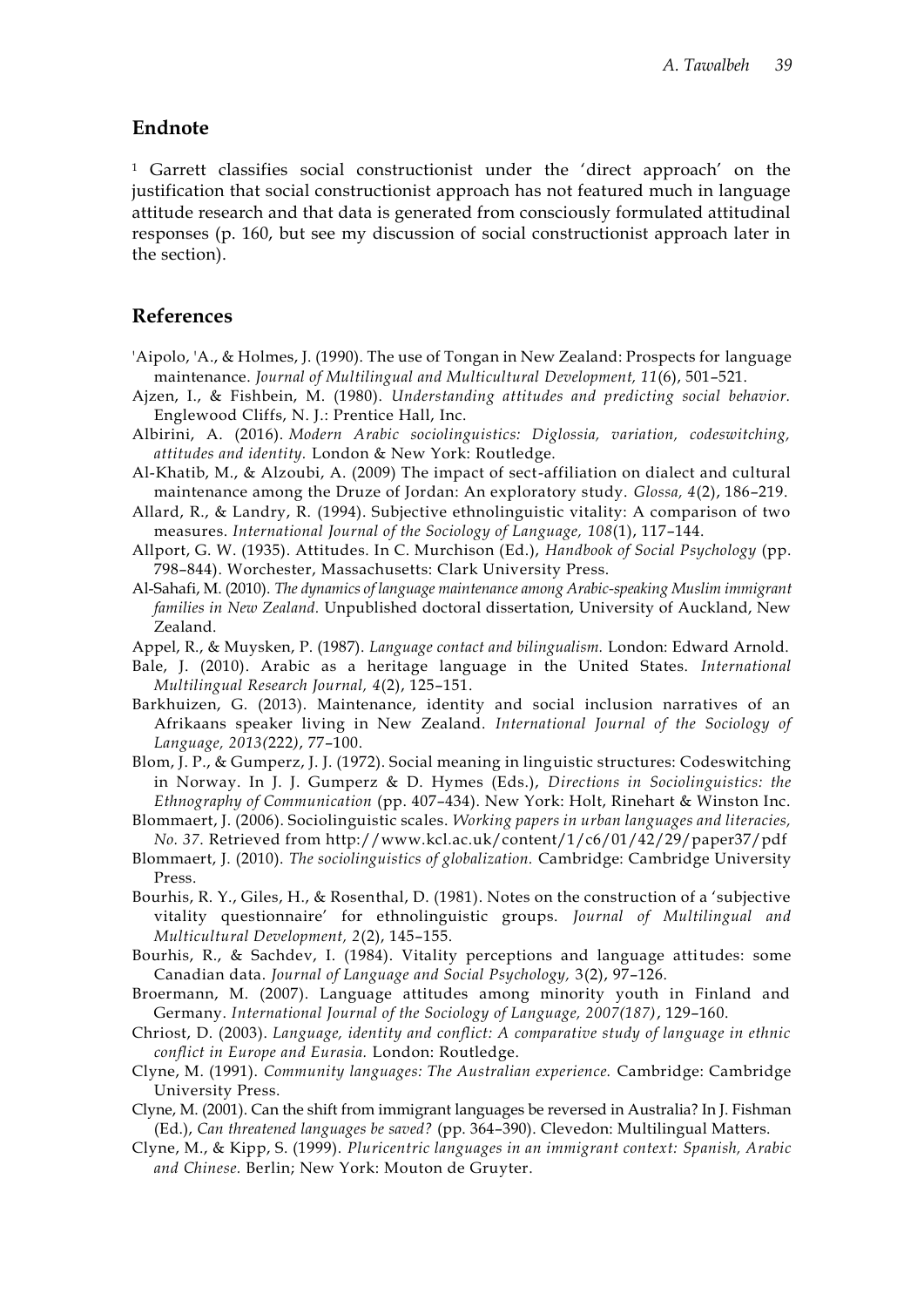- Cortazzi, M., & Jin, L. (2000). Evaluating evaluation in narrative. In S. Huston & G. Thompson (Eds.), *Evaluation in Text* (pp. 102–119). Oxford: Oxford University Press.
- Dailey-O'Cain, J., & Liebscher, G. (2011). Language attitudes, migrant identities and space. *International Journal of the Sociology of Language, 2011(212)*, 91–133.
- Davis, K., & Starks, D. (2005).Four factors for Cook Islands Maori language maintenance. In A. Bell, R. Harlow & D. Starks (Eds.), *Languages of New Zealand* (pp. 298–321). Victoria University Press.
- De Certeau, M. (1988). *The practice of everyday life.* Berkeley, CA: University of California Press.
- De Fina, A. (2003). *Identity in narrative: A study of immigrant discourse.* Amsterdam; Philadelphia: John Benjamins.
- De Fina, A. (2007). Code-switching and the construction of ethnic identity in a community of practice. *Language in Society, 36*(3), 371–392.
- De Klerk, V., & Barkhuizen, G. (2004). Pre-emigration reflections: Afrikaans speakers moving to New Zealand. *Southern African Linguistics and Applied Language Studies, 22*(3–4), 99–109.
- De Klerk, V., & Barkhuizen, G. (2005). Anticipating language shift: Afrikaans speakers moving to New Zealand. *Language Matters: Studies in the languages of Africa, 36*(2), 125–147.
- Dorian, N. (1981). *Language death: The life cycle of a Scottish Gaelic dialect.* Philadelphia: University of Pennsylvania Press.
- Dweik, B. (1980). *Factors determining language maintenance and language shift in Arabic-American communities.* Unpublished doctoral dissertation, University of New York at Buffalo, USA.
- Edwards, J. (1994). *Multilingualism.* London: Penguin Books.
- Ehala, M. (2010). Ethnolinguistic vitality and intergroup processes. *Multilingua, 29*(2), 203–221.
- Ehala, M. (2011). Hot and cold ethnicities: Modes of ethnolinguistic vitality. *Journal of Multilingual and Multicultural Development, 32*(2), 187–200.
- Ehala, M., & Zabrodskaja, A. (2011). The impact of inter-ethnic discordance on subjective vitality perceptions. *Journal of Multilingual and Multicultural Development, 32*(2), 121–136.
- Ervin-Tripp, S. M. (1968). An analysis of the interaction of language, topic and listener. In J. A. Fishman (Ed.), *Reading in the Sociology of Language* (pp. 192–211). Paris: The Hague.
- Extra, G., & Yagmur, K. (2010). Language proficiency and socio-cultural orientation of Turkish and Moroccan youngsters in the Netherlands. *Language and Education, 24*(2), 117–132.
- Fasold, R. (1984). *The Sociolinguistics of Society.* Oxford: Blackwell.
- Ferguson, G. R. (2013). Language practices and language management in a UK yemeni community. *Journal of Multilingual and Multicultural Development, 34*(2), 121–135.
- Fishman, J. (1964). Language maintenance and language shift as a field of inquiry. *Linguistics, 9*, 32–70 (Rev. Ed.) (pp. 424–458). In J. Fishman, V. Nahirny, J. E. Hofman and R. G. Hayden (Eds.). (1966). *Language loyalty in the United States.* London/The Hague: Mouton.
- Fishman, J. (1965). Who speaks what language to whom and when? *La Linguistique, 1(2)*, 67–88. Fishman, J. (1972a). *Language and nationalism.* Rowley, MA: Newbury House.
- Fishman, J. (1972b). The relationship between micro- and macro-sociolinguistics in the study of who speaks what language to whom and when. In A. S. Dil (Ed.), *Language in sociocultural change: Essays by Joshua A. Fishman* (pp. 244–267). Stanford: Stanford University Press.
- Fishman, J. (1991). *Reversing language shift: Theoretical and empirical foundations of assistance to threatened languages.* Clevedon: Multilingual Matters.
- Fishman, J. (1999). Sociolinguistics. In Joshua A. Fishman (Ed.), *Handbook of Language and Ethnic Identity* (pp. 152–163). New York: Oxford University Press.
- Fishman, J. (2000). Who speaks what language to whom and when? In L. Wei (Ed.), *The Bilingualism Reader* (pp. 89–106). London: Routledge.
- Gal, S. (1979). *Language shift: Social determinants of linguistic change in bilingual Austria.* New York: Academic Press.
- Garrett, P. (2010). *Attitudes to language.* Cambridge: Cambridge University Press.
- Gibbons, J., & Ramírez, E. (2004). *Maintaining a minority language: A case study of Hispanic teenagers.* Clevedon: Multilingual Matters.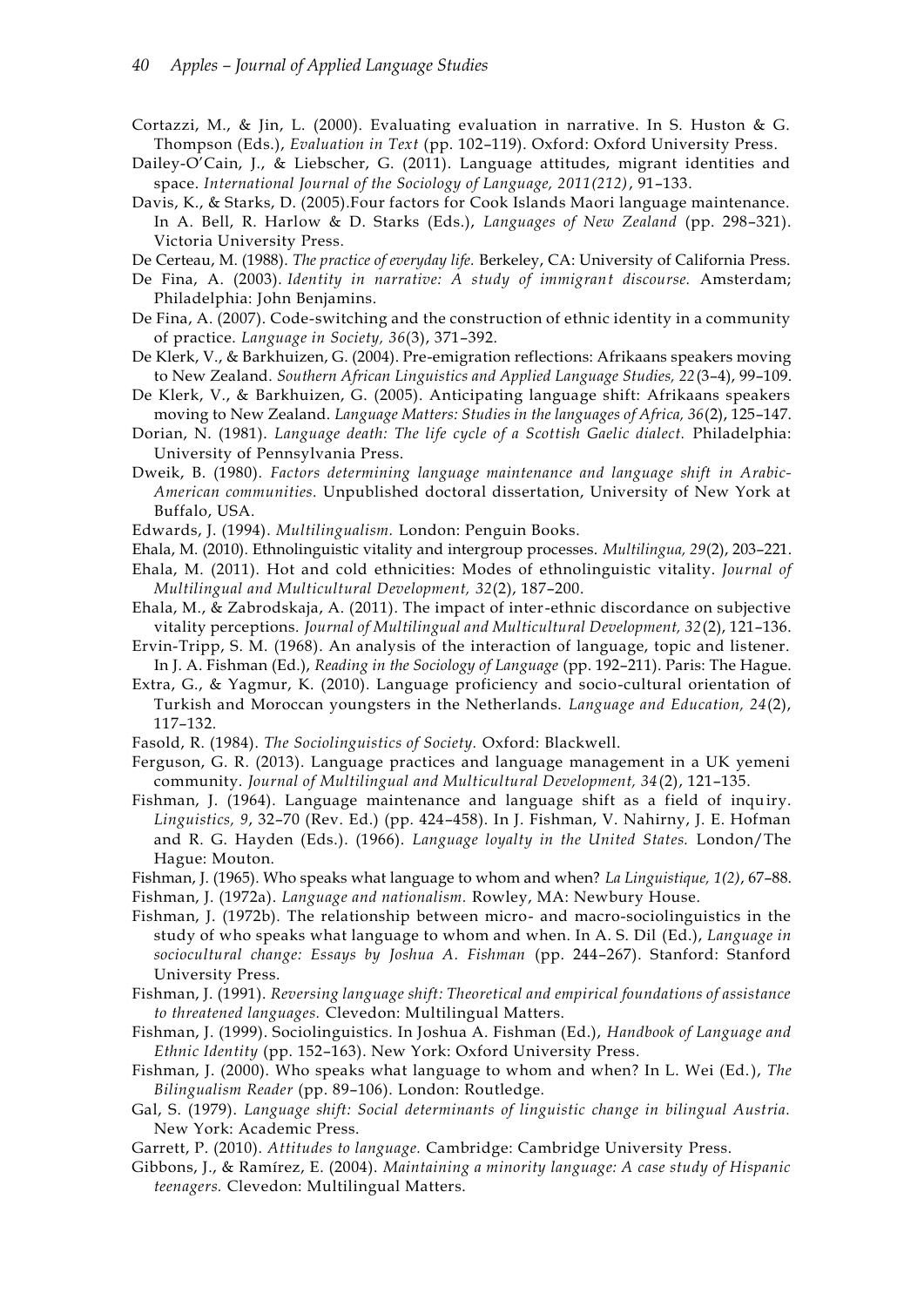- Giles, H., & Johnson, P. (1987). Ethnolinguistic identity theory: A social psychological approach to language maintenance. *International Journal of the Sociology of Language, 1978(68)*, 69–99.
- Giles, H., Bourhis, R. Y., & Taylor, D. M. (1977).Towards a theory of language in ethnic group relations. In Howard Giles (Ed.), *Language, ethnicity and intergroup relations* (pp. 307–348). New York: Academic Press.
- Gogonas, N. (2012). Religion as a core value in language maintenance: Arabic speakers in greece. *International Migration, 50*(2), 113–129.
- Guardado, M. (2002). Loss and maintenance of first language skills: Case studies of Hispanic families in Vancouver. *Canadian Modern Language Review, 58*(3), 341–363.
- Guardado, M. (2008). Language, identity, and cultural awareness in Spanish-speaking families. *Canadian Ethnic Studies, 40*(3), 171–181.
- Hall, S. (1995). The question of cultural identity. In S. Hall, D. Held, D. Hubert, & K. Thompson (Eds.), *Modernity: An introduction to modern societies* (pp. 595–634). Cambridge: Polity.
- Harwood, J., Giles, H., & Bourhis, R. (1994). The genesis of vitality theory: Historical patterns and discoursal dimensions. *International Journal of the Sociology of Language, 1994*(108), 167–206.
- Hatoss, A. (2013). *Displacement, language maintenance and identity: Sudanese refugees in Australia.* Amsterdam/Philadelphia: John Benjamins.
- Hogg, M. A., & Rigoli, N. (1996). Effects of ethnolinguistic vitality, ethnic identification, and linguistic contacts on minority language use. *Journal of Language and Social Psychology, 15*(1), 76–89.
- Holmes, J. (1997). Keeping tabs on language shift in New Zealand: Some methodological considerations. *Journal of Multilingual and Multicultural Development, 18*(1). 17–39.
- Holmes, J. (2001). *An introduction to sociolinguistics.* New York; Harlow, Eng: Longman.
- Holmes, J., Roberts, M., Verivaki, M., & 'Aipolo, A. (1993). Language maintenance and shift in three new zealand speech communities. *Applied Linguistics, 14*(1), 1–24.
- Hull, C. (1974). *A behavior system: An introduction to behavior theory concerning the individual organism.* Westport, Conn.: Greenwood Press.
- Husband, C., & Khan, V. S. (1982). The viability of ethnolinguistic vitality: Some creative doubts. *Journal of Multilingual and Multicultural Development, 3*(3), 193–205.
- Hyrkstedt, I., & Kalaja, P. (1998). Attitudes toward English and its functions in Finland: A discourse‐analytic study. *World Englishes, 17*(3), 345–357.
- Jamai, A. (2008). *Language use and maintenance among the Moroccan minority in Britain.* Unpublished doctoral dissertation, University of Salford, UK.
- Joireman, S. (2003). *Nationalism and political identity.* New York: Continuum.
- Joseph, J. (2004). *Language and identity: National, ethnic, religious.* New York; Houndmills, Basingstoke, Hampshire: Palgrave Macmillan.
- Joseph, J. (2010). Identity. In C. Llamas & D. Watt (Eds.), *Language and Identities* (pp. 9– 17). Edinburgh: Edinburgh University Press.
- Kamwangamalu, N. (2006). Religion, social history, and language maintenance: African languages in post-apartheid South Africa. In T. Omoniyi & J. Fishman (Eds.), *Explorations in the sociology of language and religion* (pp. 86–96). Amestrdam/Philadelphia: John Benjamins.
- Karan, M. E. (2011). Understanding and forecasting ethnolinguistic vitality. *Journal of Multilingual and Multicultural Development, 32*(2), 137–149.
- Kim, J., & Starks, D. (2005).Language diaries: A case study of language use in the New Zealand Korean community. In A. Bell, R. Harlow, & D. Starks (Eds.), *Languages of New Zealand* (pp. 343–369). Wellington: Victoria University Press.
- Kim, S., & Starks, D. (2010). The role of fathers in language maintenance and language attrition: The case of Korean–English late bilinguals in New Zealand. *International Journal of Bilingual Education and Bilingualism, 13*(3), 285–301.
- Kipp, S., & Clyne, M. (2003). Trends in the shift from community languages: insights from the 2001 Census. *People and Place, 11*(1), 33–41.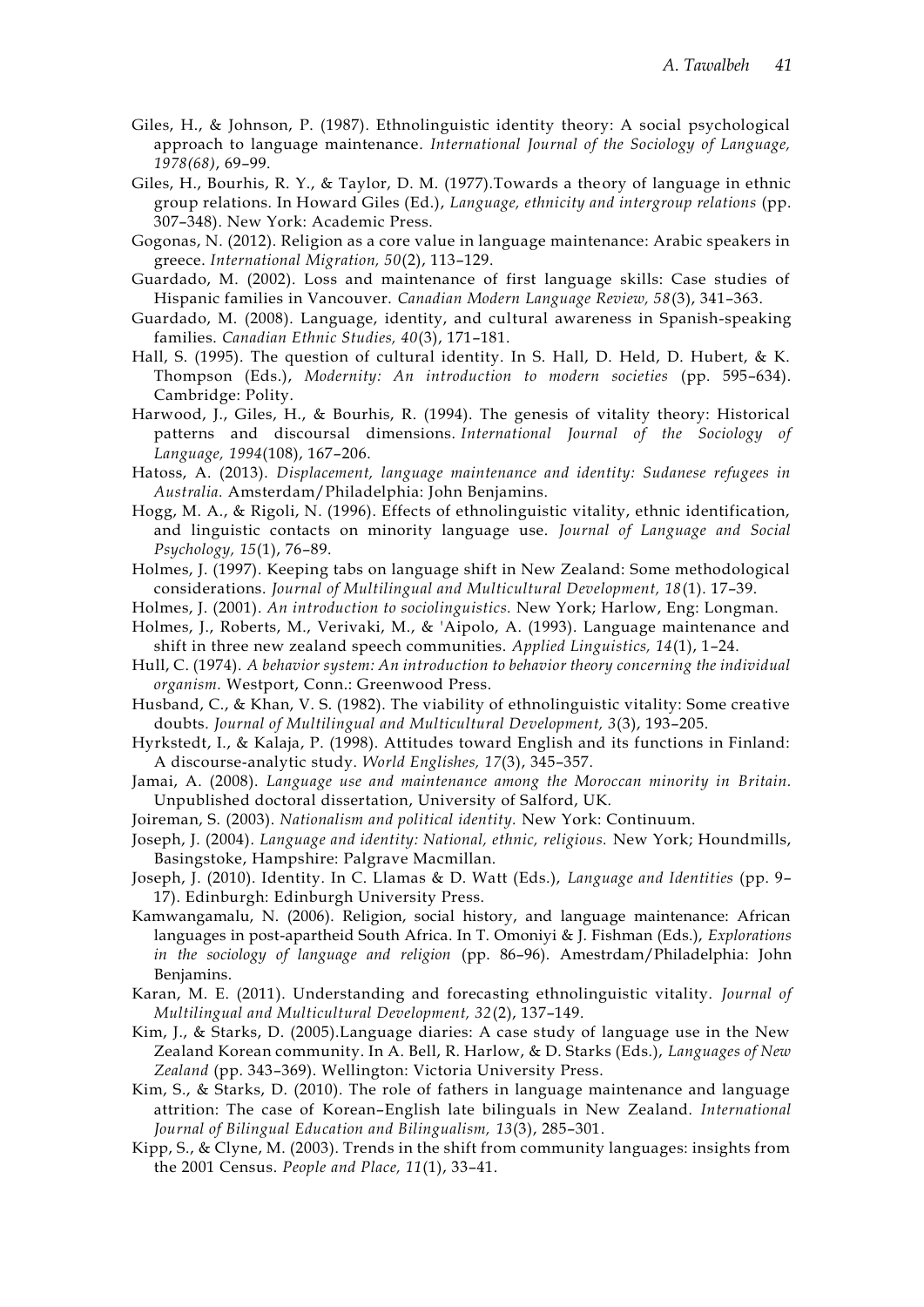- Kipp, S., Clyne, M., & Pauwels, A. (1995). *Immigration and Autsralia"s language resources*. Canberra: Australian government publishing services.
- Kloss, H. (1966). German American language maintenance efforts. In J. Fishman (Ed.), *Language loyalty in the United States* (pp. 206–252). The Hague, Netherlands: Mouton.
- Kramer, C. (1974). Stereotypes of women's speech: The word from cartoons. *Journal of Popular Culture, 8*(3), 624–630.
- Kristiansen, T., Garrett, P., & Coupland, N. (2005). Introducing subjectivities in language variation and change. *Acta Linguistica Hafniensia, 37*(1), 9–35.
- Kroskrity, P. (2000). Identity. *Journal of Linguistic Anthropology, 9*(1–2), 111–114.
- Kuiper, K. (2005). Invisible immigrants, inaudible language: Nederlands en Nederlanders in Nieuw Zeeland. In A. Bell, R. Harlow, & D. Starks (Eds.), *Languages of New Zealand* (pp. 322–342). Wellington: Victoria University Press.
- Labov, W. (1966). *The social stratification of English in New York city.* Washington D.C.: Centre for Applied Linguistics.
- Lambert, W., Anisfeld, M., Yeni-Komshian, G., & Katz, D. (1965). Evaluation reactions of Jewish and Arab adolescents to dialect and language variations. *Journal of Personality and Social Psychology, 2*(1), 84–90.
- Lambert, W., Hodgson R., Gardner R., & Fillenbaum S. (1960). Evaluational reactions to spoken languages. *The Journal of Abnormal and Social Psychology, 60*(1), 44–51.
- Lee, S. (2013). *Spanish language maintenance and shift among the Chilean community in Auckland.* Unpublished doctoral dissertation, Auckland University of Technology, New Zealand.
- Lewis, M. P. (2000). Power and solidarity as metrics in language survey data analysis. In G. Kindell & M. Paul Lewis (Eds.), *Assessing ethnolinguistic vitality: theory and practice* (pp. 79–102). Dallas, TX: Summer Institute of Linguistics.
- Liebscher, G., & Dailey‐O'Cain, J. (2009). Language attitudes in interaction. *Journal of Sociolinguistics, 13*(2), 195-222.
- Liebscher, G., & Dailey-O'Cain, J. (2013). *Language, space, and identity in migration (Language and globalization).* Houndmills, Basingstoke, Hampshire: Palgrave Macmillan.
- Maitz, P. (2011). On explaining language shift: Sociology or social psychology of language? *Multilingua: Journal of Cross-Cultural and Interlanguage Communication, 30*(2), 147–175.
- Man, E. (2006). First language use and language behaviour of Chinese students in Toronto, Canada. In K. Kondo-Brown (Ed.), *Heritage Language Development: Focus on East Asian Immigrants* (pp. 209–241). Amsterdam/Philadelphia: John Benjamins.
- McClure, E. (2001). Language and identity in the Assyrian diaspora. *Studies in the Linguistic Sciences, 31*(1), 107–120.
- McEntee-Atalianis, L. J. (2011). The value of adopting multiple approaches and methodologies in the investigation of ethnolinguistic vitality. *Journal of Multilingual and Multicultural Development, 32*(2), 151–167.
- Miller, C. (2000). Modifying language beliefs: a role for mother-tongue advocates. In G. Kindell & M. Paul Lewis (Eds.), *Assessing ethnolinguistic vitality: theory and practice* (pp. 167–188). Dallas, TX: Summer Institute of Linguistics.
- Mirvahedi, S. H. (2014). *Language policy, language practices and language shift in tabriz.* Unpublished doctoral dissertation, Victoria University of Wellington, Australia.
- Ohmae, K. (1991). *The borderless world.* New York: Harper Collins.
- Omoniyi, T., & White, G. (Eds.). (2006). *The sociolinguistics of identity.* London: Continuum.
- Othman, M. (2006). *Language choice among Arabic-English bilinguals in Manchester, Britain.* Unpublished MA thesis, The University of Manchester, UK.
- Paulston, C. B. (1994). *Linguistic minorities in multilingual settings: Implications for language policies.* Amsterdam; Philadelphia: John Benjamins.
- Pauwels, A. (2004). Language maintenance. In A. Davies & C. Elders (Eds.), *The handbook of Applied Linguistics* (pp. 719–737). Malden, Massachusetts: Blackwell.
- Petrosian, V. (2006). Assyrians in Iraq. Iran and the Caucasus, *10*(1), 113-148.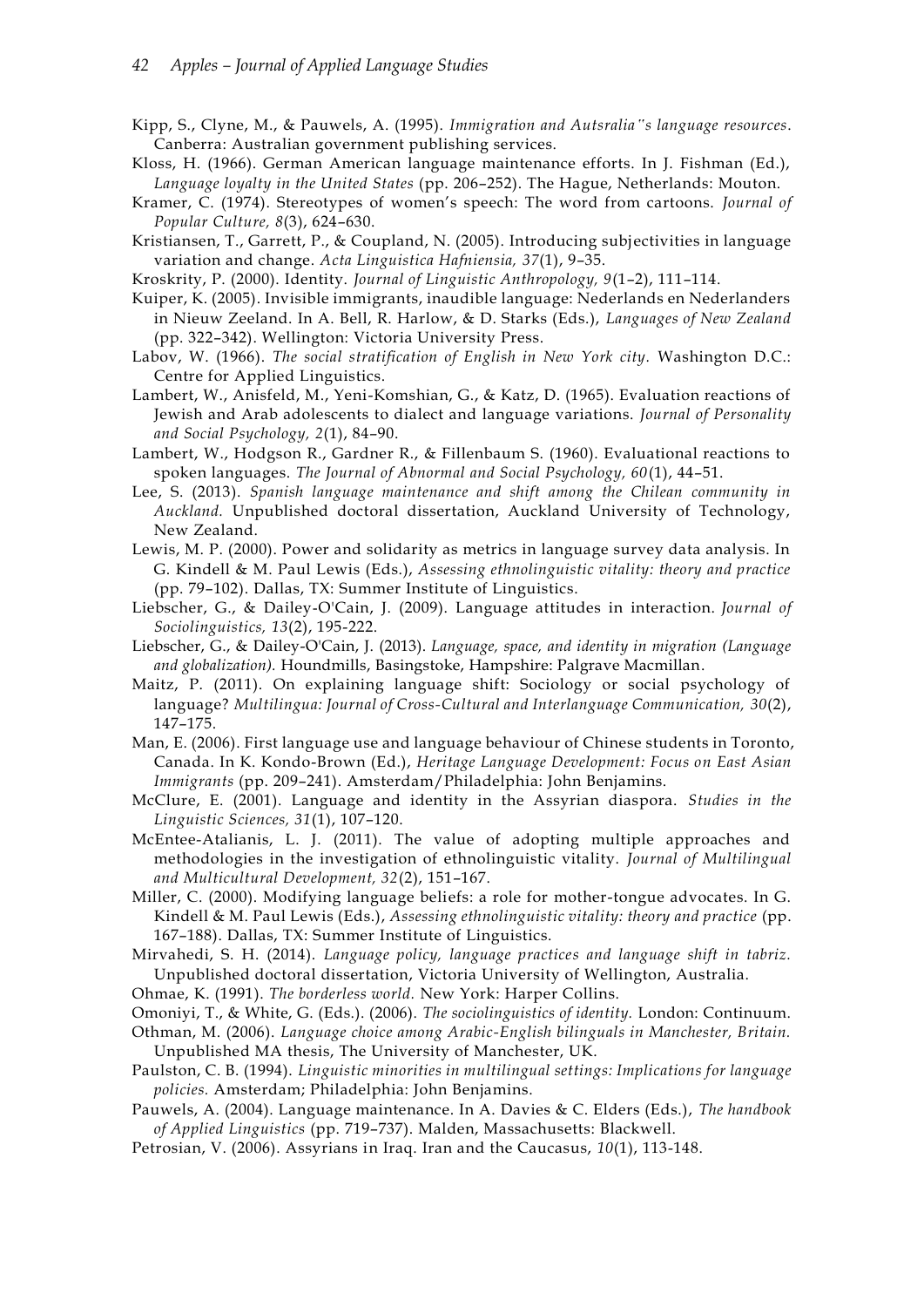- Potowski, K. (2013). Language maintenance and shift. In R. Bayley, R. Cameron, & C. Lucas (Eds.), *The Oxford handbook of sociolinguistics* (pp. 321–339). Oxford: Oxford University Press.
- Pütz, M. (1991), Language maintenance and language shift in the speech behaviour of German–Australian migrants in Canberra. *Journal of Multilingual and Multicultural Development, 12*(6), 477–492.
- Revis, M. (2015). *Family language policies of refugees in New Zealand.* Unpublished doctoral dissertation, Victoria University of Wellington, Australia.
- Rizkallah, E., & Razzouk, N. (2006). TV viewing motivations of Arab American households in the US: An empirical perspective. *International Business & Economics Research Journal, 5*(1), 65–74.
- Rubino, A. (2010). Multilingualism in Australia: Reflections on current and future research trends. *Australian Review of Applied Linguistics, 33*(2), 1–21.
- Ryan, E. B., Giles, H., & Sebastian, R. J. (1982). An Integrative Perspective for the Study of Attitudes toward Language Variation. In E. B. Ryan & H. Giles (Eds.), *Attitudes towards Language Variation* (pp. 1–19). London: Edward Arnold.
- Sawaie, M., & Fishman, J. A. (1985). Arabic-language maintenance efforts in the United States. *Journal of Ethnic Studies, 13*(2), 33–49.
- Seymour-Jorn, C. (2004) Arabic language learning among Arab immigrants in Milwaukee, Wisconsin: a study of attitudes and motivations. *Journal of Muslim Minority Affairs, 24*(1), 109–122.
- Shameem, N. (1998). Validating self-reported language proficiency by testing performance in an immigrant community: The Wellington Indo-Fijians. *Language Testing, 15*(1), 86–108.
- Schmied, J. (1991) *English in Africa.* London: Longman.
- Smolicz, J. (1981). Core values and cultural identity. *Ethnic and Racial Studies, 4*(1), 75–90.
- Smolicz, J. (1984). Minority languages and the core values of culture: changing policies and ethnic response in Australia. *Journal of Multilingual and Multicultural Development, 5*(1) 23–41.
- Smolicz, J. J., & Lean, R. (1979). Parental attitudes to cultural and linguistic pluralism in australia: A humanistic sociological approach. *Australian Journal of Education, 23*(3), 227–249.
- Smolicz, J. J., & Secombe, M. J. (1985). Community languages, core values and cultural maintenance: The Australian experience with special reference to Greek, Latvian and Polish groups. In M. G. Clyne (Ed.), *Australia, Meeting Place of Languages (Pacific Linguistics C92)* (pp. 11–38). Canberra: Research School of Pacific Studies, Australian National University.
- Smolicz, J. J., & Secombe, M. J. (1989). Types of language activation and evaluation in an ethnically plural society. In U. Ammon (Ed.), *Status and function of languages and language varieties* (pp. 478–511). Berlin: de Gruyter.
- Sofu, H. (2009). Language shift or maintenance within three generations: Examples from three Turkish–Arabic-speaking families. *International Journal of Multilingualism, 6*(3), 246–257.
- Starks, D. (2005). Other languages of New Zealand: Introduction. In A. Bell, R. Harlow, & D. Starks (Eds.), *Languages of New Zealand* (pp. 241–247). Victoria University Press.
- Tajfel, H. (1974). Social identity and intergroup behaviour. *Social Science Information, 13*(2), 65–93.
- Tannenbaum, M. (2009). What's in a language? Language as a core value of minorities in Israel. *Journal of Ethnic and Migration Studies, 35*(6), 977–995.
- Tawalbeh, A. (2017). *Pre and post migration: Identity, language use and attitudes among the wellington iraqi community.* Unpublished doctoral dissertation, Victoria University of Wellington, New Zealand.
- Tawalbeh, A. (2018). Transition as a focus within language maintenance research: Wellington Iraqi refugees as an example. *International Journal of the Sociology of Language, 2018(251),* 179–202.
- Valentine, G., Sporton D., & Bang Nielsen, D. (2009). The spaces of language: The everyday practices of Somali refugee and asylum seeker young people. In J. Collins.,